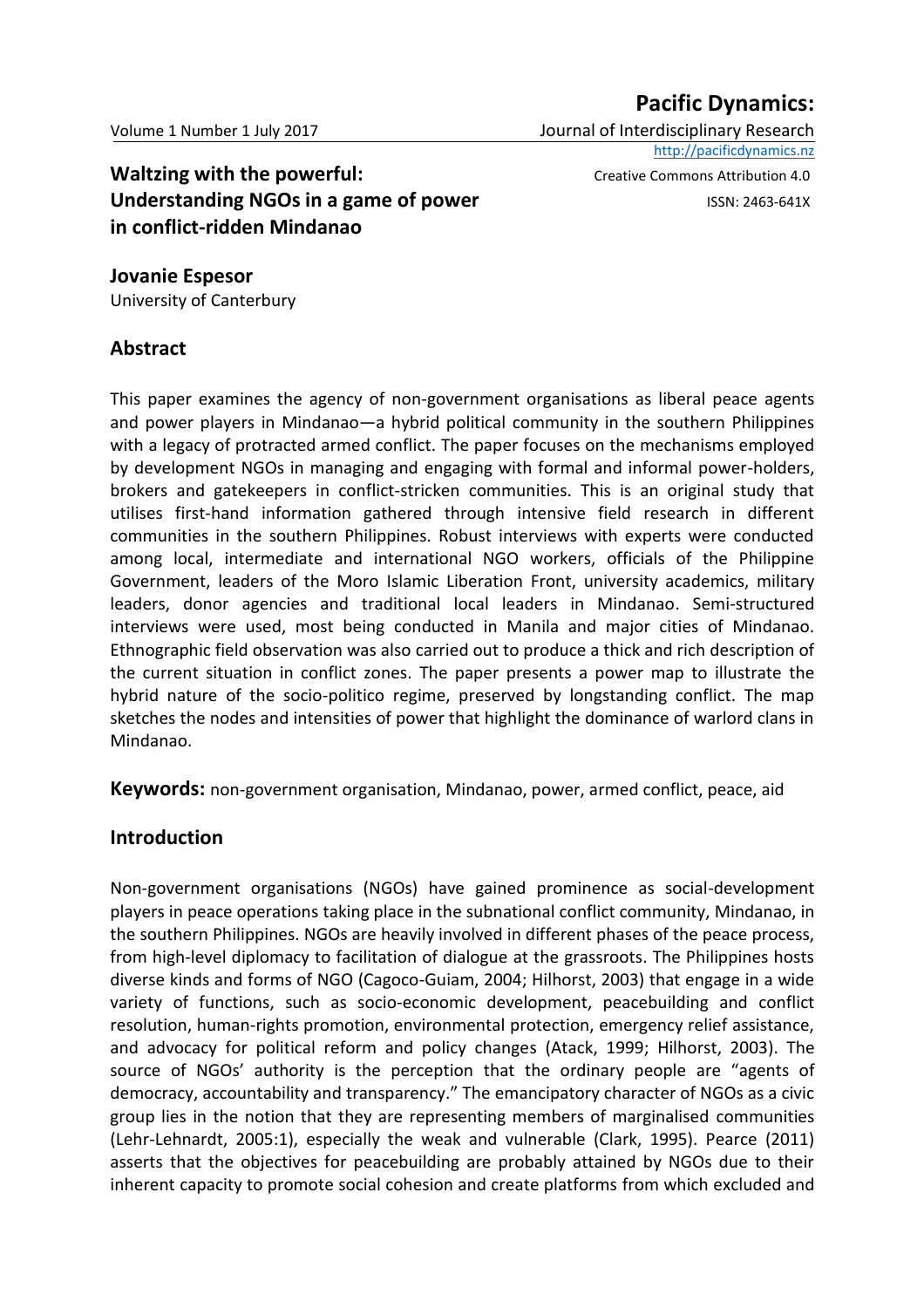poverty-stricken groups can participate. The introduction of international aid to help NGOs deal with socio-economic issues, particularly in impoverished communities, conferred status on these organisations as significant drivers of development (Fowler, 2011). Goodhand (2006) criticises NGOs for their lack of political and economic purchase to bring peace. Nonetheless, he claims that NGOs have the comparative advantage, over other peacebuilding actors, of addressing local dimensions of conflict. In the Philippines, the weakness of political parties and trade unions facilitates a public perception of the credibility and legitimacy of NGOs as being in a movement towards social development (Clark, 1998).

Community-based civil-society organisations (CSOs) and NGOs are perceived to be vehicles for agency and legitimacy in peacebuilding operations (Richmond, 2013). They facilitate the expression and articulation of the concerns and needs of the community and encourage people to participate in the development process. The usual challenge in achieving durable and sustainable peace is a lack of inclusiveness in any peace formation, especially when CSOs' representation is excluded in the process (Rajasingham-Senanayake, 2009). Most accounts of NGOs in the literature focus on their role as complementary and contradictory agents of development (Banks & Hulme, 2012; Fowler, 2011) and social instruments for democratisation (Silliman & Noble, 1998; Warren, 2011), particularly in communities that have been under an authoritarian regime in the past. Less attention is devoted to looking at NGOs not only as development agents, but also as power players, while they engage in peace operations. This inadequate academic investigation into the engagement of NGOs in the power game creates a puzzle for scholars in the fields of development and security studies. The case of Mindanao is useful in the attempt to understand the baffling functions of NGOs in conflict zones, for three major reasons. First, there is a wide array of international and local peacebuilding NGOs in Mindanao. Second, NGOs are major actors in the internationally supported peace operation in Mindanao, as liberal peace agents contracted by donor agencies. Third, the existence of a hybrid regime, or of multiple power centres that emphasise the dominance of warlord politicians, has an influence on the operation of NGOs in the southern Philippines.

This paper specifically addresses the complex involvement and roles of NGOs in peacebuilding operations in a community with a hybrid political order, in particular Mindanao. A hybrid regime is the result of the confluence and cohabitation of liberal and illiberal power players in war-ridden localities. The security situation in Mindanao is extremely volatile due to an on-going insurgency conflict between the state's security forces and various non-state armed groups (NSAG). Peacebuilding actors, especially NGOs, are facing constant and imminent danger in their peace operations due to lack of security in the conflict zones. It is the contention here that NGOs have learned how to engage in intricate power relations among powerful groups, especially among the local lords in conflict-affected communities in Mindanao.

This paper has two major objectives. First, it analyses the nebulous power arrangements in the Bangsamoro to illustrate the existence of a hybrid political order and to determine the nodes and intensities of power in the conflict zones. Second, it explains the process through which NGOs manage and engage with different power holders, brokers and 'gatekeepers' in conflict-torn communities in Mindanao. It also presents a brief overview of the dangers and perils confronting NGOs in the conflict zones. The paper concludes that although NGOs are liberal peace agents, they are compelled to engage with illiberal powerful players,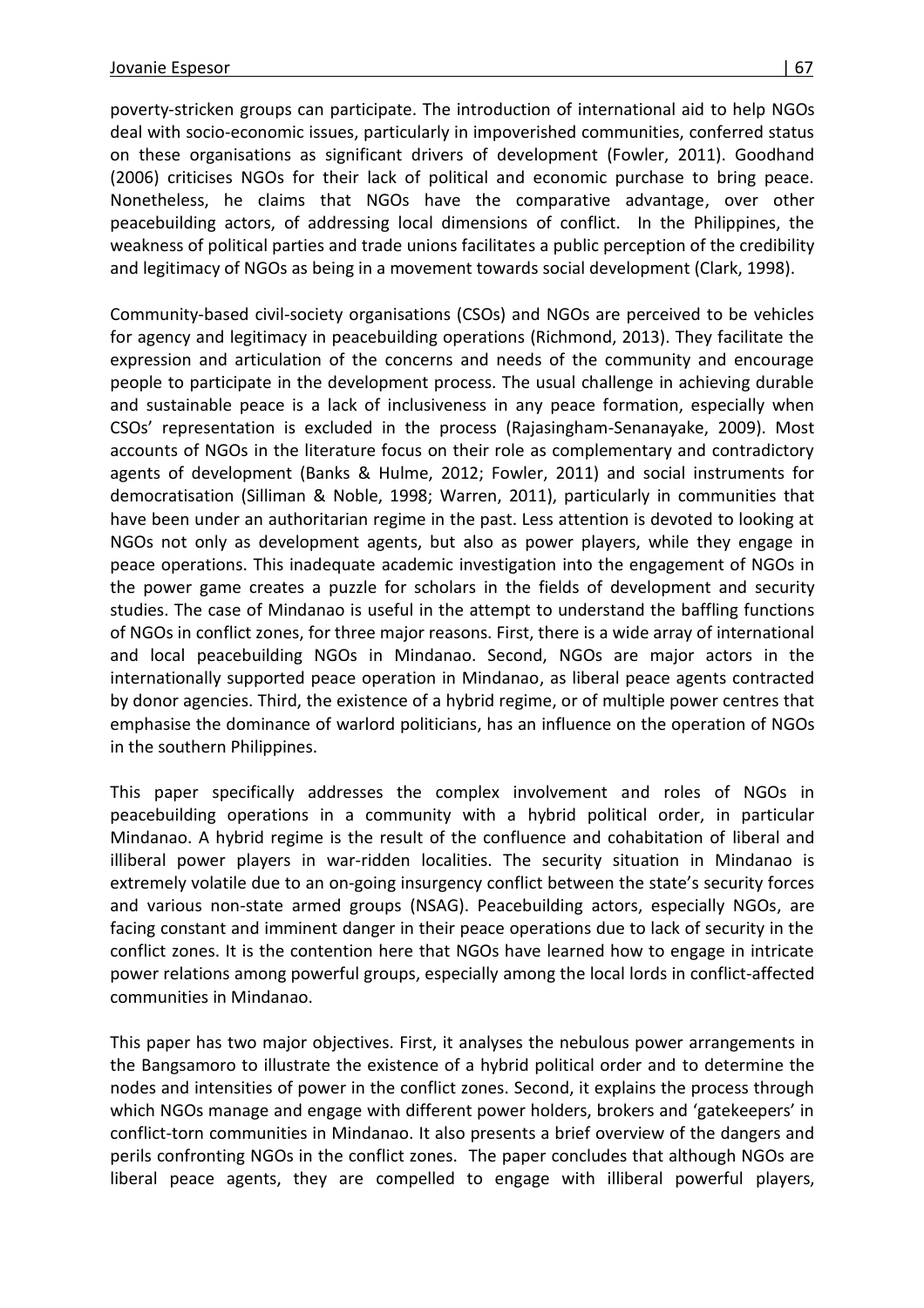particularly warlords and rebel commanders, and to employ alternative approaches to peacebuilding that are beyond the purview of liberalism. The NGOs in Mindanao are generally aware of the intricacy of power relations in the conflict zones, and to some extent they allow local power players to hijack and capture their aid-funded projects. It is important for NGOs to have a harmonious relationship with local political lords, who can afford them protection from violence and give permission to operate in communities marred by armed conflict. This paper seeks to contribute to broader scholarship by adding to an understanding of the process whereby NGOs deal with the liberal and illiberal forces that dominate the arena of power in Mindanao. Therefore, the paper offers a valuable contribution to the debate about humanitarian agencies and their impact on host communities.

A combination of research strategies was used to obtain empirical data and information that capture the multiple perspectives around the involvement of NGOs in peacebuilding in Mindanao. Robust élite interviews were conducted with local, intermediate and international NGO workers, officials of the Philippine Government, leaders of the Moro Islamic Liberation Front (MILF), university professors and lecturers, officials of the Armed Forces of the Philippines (AFP), country directors and programme officers of various donor agencies, and traditional local leaders in Mindanao. Applied ethnography through field observations in conflict-affected localities was employed to come up with a thick description of the socio-political milieu of the conflict communities in Mindanao. A Power Mapping Exercise (PME) using the Rapid Rural Appraisal (RRA) technique was utilised to determine various centres of power, as well as to identify formal and informal actors and the extent of their power and influence, all of which has a significant effect on peacebuilding operations in conflict zones. The fieldwork for this study was conducted from April to August 2016 in conflict-affected communities in the Bangsamoro and key cities in the Philippines.

Discussion for this paper starts with an analysis of the power map, to illustrate and explain the rigidity of the political structure, which is characterised by a hybrid regime in the Bangsamoro. The paper proceeds with a discussion of how NGOs deal with different power players and vulnerable groups in the conflict zones. The last section of the paper discusses some of the challenges and dilemmas facing NGOs in the conflict zones.

### **NGOs and the terrains of power in the Bangsamoro**

The complexities of power structure in the conflict zones of the Bangsamoro can be best understood from a PME. The power map illustrates the multiplicity of power centres in the Bangsamoro by identifying the different power holders, brokers and 'gatekeepers'. It also explains, through a critical assessment of the foundations and sources of their power, why these individuals are considered powerful. It shows how other groups, especially development and peacebuilding NGOs, engage in power relations. In addition, it demonstrates the process through which largely powerless groups, particularly women and children, internally displaced persons, and indigenous people, are excluded and marginalised due to protracted armed conflict and imbalances of power. This state of marginalisation is aggravated by asymmetries of power in the Bangsamoro that favour the interests of powerful and influential groups. Mindanao offers a wide variety and typology of 'the powerful', who have 'power over' other groups. The powerful include local political élites, traditional and religious leaders, insurgent organisations, terrorist groups, warlords,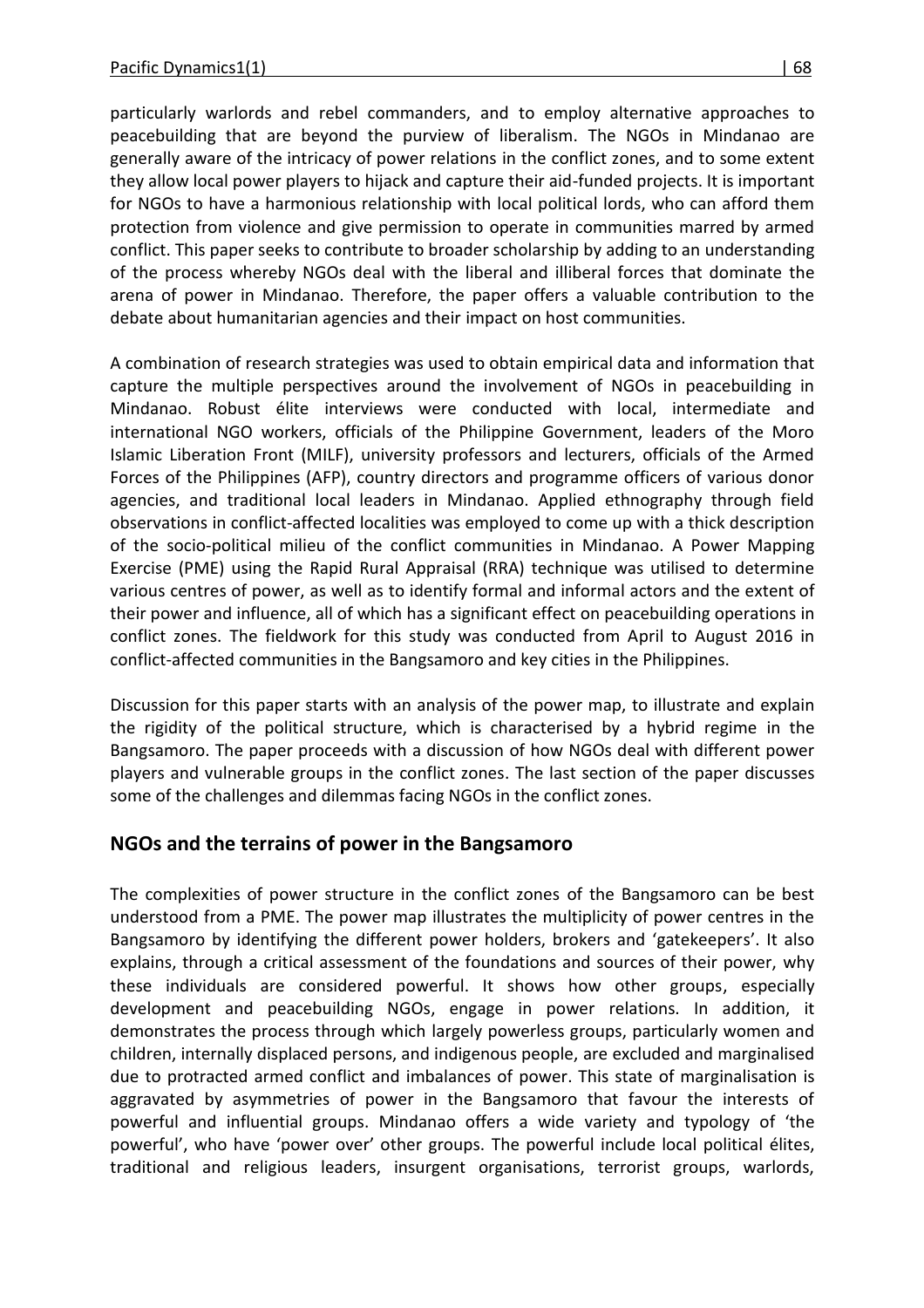$\overline{a}$ 

landlords, and even drug lords, who are involved in narcopolitics<sup>1</sup> in the southern Philippines. The regime in Mindanao that is characterised by the cohabitation of liberal/formal and illiberal/informal power players has been labelled a 'political community in hybrid political orders' (Boege, Brown, Clements and Nolan, 2009: 599).



**Figure 1:** Power map of conflict-affected communities in Mindanao (*Source: Based on interviews with academics and NGO personnel in Mindanao*.

The power map highlights the major groups in the Bangsamoro identified as 'the powerful' and explains the amount and source of their powers. To better understand the nebulous idea of power, it is helpful to look at the theoretical propositions of Max Weber and Michel Foucault. The Weberian notion is that power may have multiple manifestations in "rational, traditional and charismatic grounds" (Clements, 2014:14; see also Boege, et al., 2009). However, Weber fails to take into account the possibility of hybridisation, whereby powerful actors may have different and overlapping sources of power, meaning that actors are acquiring and exercising power in the three grounds as both formal and informal leaders. Weber's theory of power can be complemented by Foucault's argument that power, as well as the resistance it generates, is diffuse and not localised. Hence, power is omnipresent or ubiquitous, which means it is constantly produced and comes from everywhere (Hay, 2002). From that standpoint, power may exist and manifest itself even in the marginalised zones of largely powerless groups. The power map of the Bangsamoro shows that power is both widely dispersed and characterised by asymmetries. On the power spectrum, power tends to converge and form nodes and bubbles around the local lords of Mindanao. Unlike other actors, the local lords have multiple sources of power because they have political and economic resources, including strong relationships with national political élites in the Philippines. Some local lords are in a position to employ threats and intimidation to preserve

 $^1$  On 7 August 2016, Philippine President Rodrigo Duterte made public a list of judges, officials of the Philippine National Police and local politicians involved in rampant illegal drug trading in the country. Some of the names are of mayors and legislators from the Bangsamoro. For more information, visit http://www.rappler.com/nation/142210-duterte-list-lgu-police-officials-linked-drugs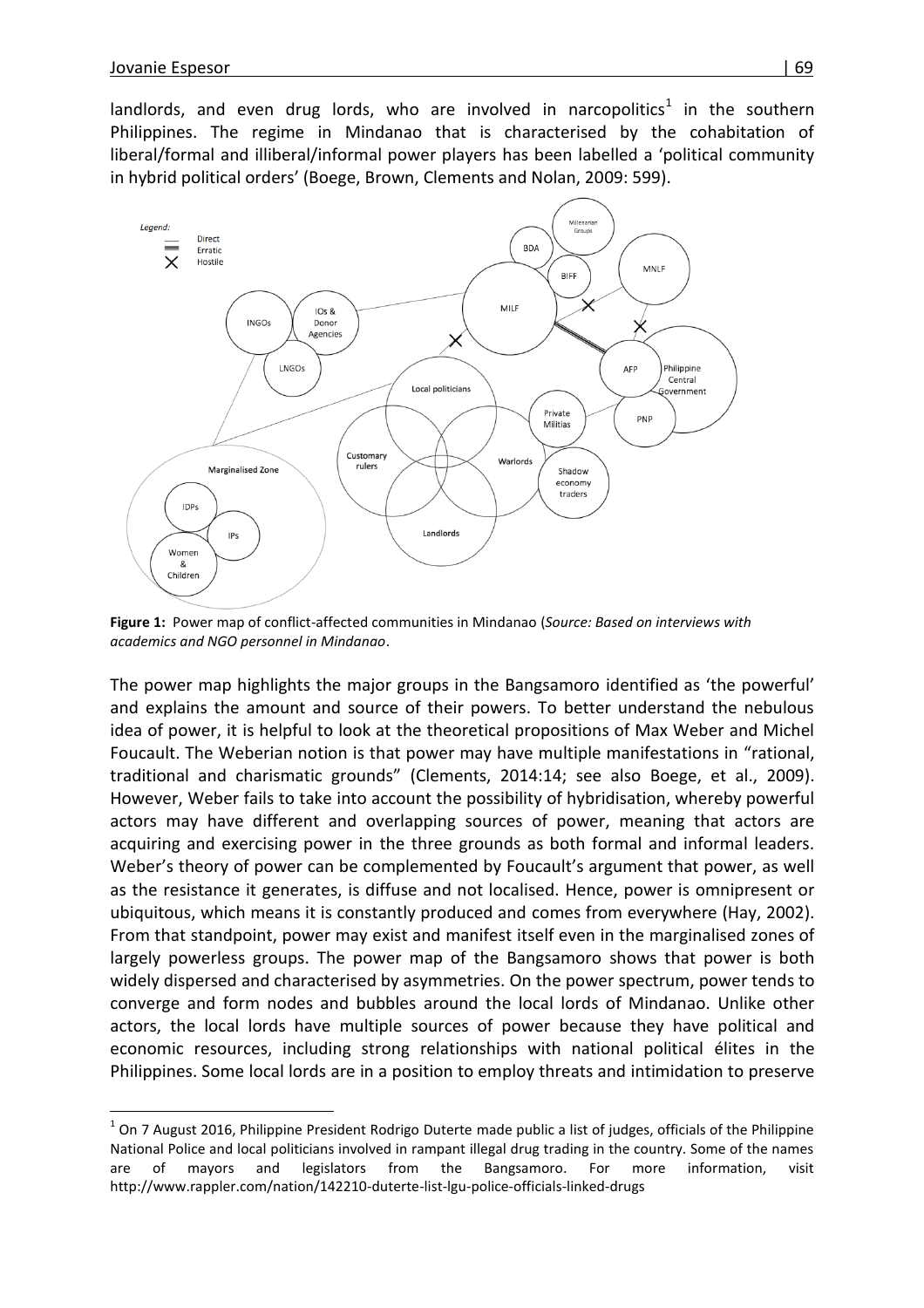their status and expand their influence over the conflict-stricken people of Muslim Mindanao.

The power map of war-affected communities (Figure 1) shows the various power holders and players who contribute largely to the dynamics of conflict and of peace operations in Mindanao. A major feature of the political regime in Mindanao is that it emphasises local authoritarianism against a backdrop of the Philippines' national democracy. This is due to the existence of diverging nodes of power, of varying intensity, under the control of powerful groups and individuals. The power map emphasises that substantial power is vested in so-called local *bosses*, strongmen (Sidel, 1999) and overlords (Lara, 2010; Lara & Schoofs, 2013). They are the biggest power players, able to determine politico-security arrangements in the Bangsamoro. A mixture of legal and extra-legal political infrastructures, including government resources and private armies, are at their disposal to help realise their interests and allow them to stay in power. Mercado (2010: 18) claims that these strongmen, especially the warlords, can wield and stay in power because they have "guns, goons and golds," which are the property of the Philippine Government. Warlords turned local politicians have acquired military-grade weapons and artillery for their campaigns of counter insurgency. Some are even in a position to capture the security forces of the state, such as members of the Philippine National Police (PNP) and the AFP, to help protect their regimes and their lucrative yet illicit activities, which include the narcotics business (Cagoco-Guiam & Shoofs, 2013), gun-running syndicates (Lara, 2010) and illegal gambling (Mercado, 2010).

Formal power holders such as local politicians and government bureaucrats are not the only ones exercising power in conflict areas. Insurgent organisations, such as the MILF and the MNLF, occupy another sphere of power, centred in the southern Philippines. Both rebel organisations act as *de facto* governments in their respective territories and strongholds, in different localities in Mindanao. The armed group, MILF, is the biggest rebel organisation with thousands of *mujahidin* fighters. The MILF is in control of military camps all over the Bangsamoro. Most of its major camps are located in the Provinces of Maguindanao and Lanao del Sur. Some of the camps, particularly in Maguindanao, are under the command of former MILF commanders who formed part of a splinter group, the Bangsamoro Islamic Freedom Fighters (BIFF). The MNLF, on the other hand, continues to press its demands for independence from the Philippine Government. Its centre of command is in the island Province of Sulu, where its Chairman, Nur Misuari is residing and giving directives to his loyal sympathisers. Like MILF, the MNLF has established strongholds in the territories it controls, especially in Sulu and Tawi-tawi. Some of the local politicians, such as the Alontos and Semas (see Table 1), are known leaders of the MNLF (FSI & CISAC, 2016). Terrorist organisations and millenarian groups composed of the Abu Sayyaf Group (ASG), Al Qaeda (AQ), Jemaah Islamiyah (JI), Ansuar Al-Khalifah Philippines (AAKP) and the Maute Group (MG) are likewise operating in the Bangsamoro, particularly in Basilan. Their presence threatens the peace initiatives of the government and other development institutions, including NGOs, international organisations and donor agencies.

The political reality in Mindanao is that the dominance of some powerful groups, especially the warlord clans, is primarily due to "erosion of state capacity and legitimacy" (Pugh & Copper, 2004: 9). Local authoritarianism is prevalent in Mindanao, in spite of national democracy in the Philippines. Warlord politics have flourished in Mindanao (and elsewhere in the country) due to the limited ability of the Philippine state to instil democratic values,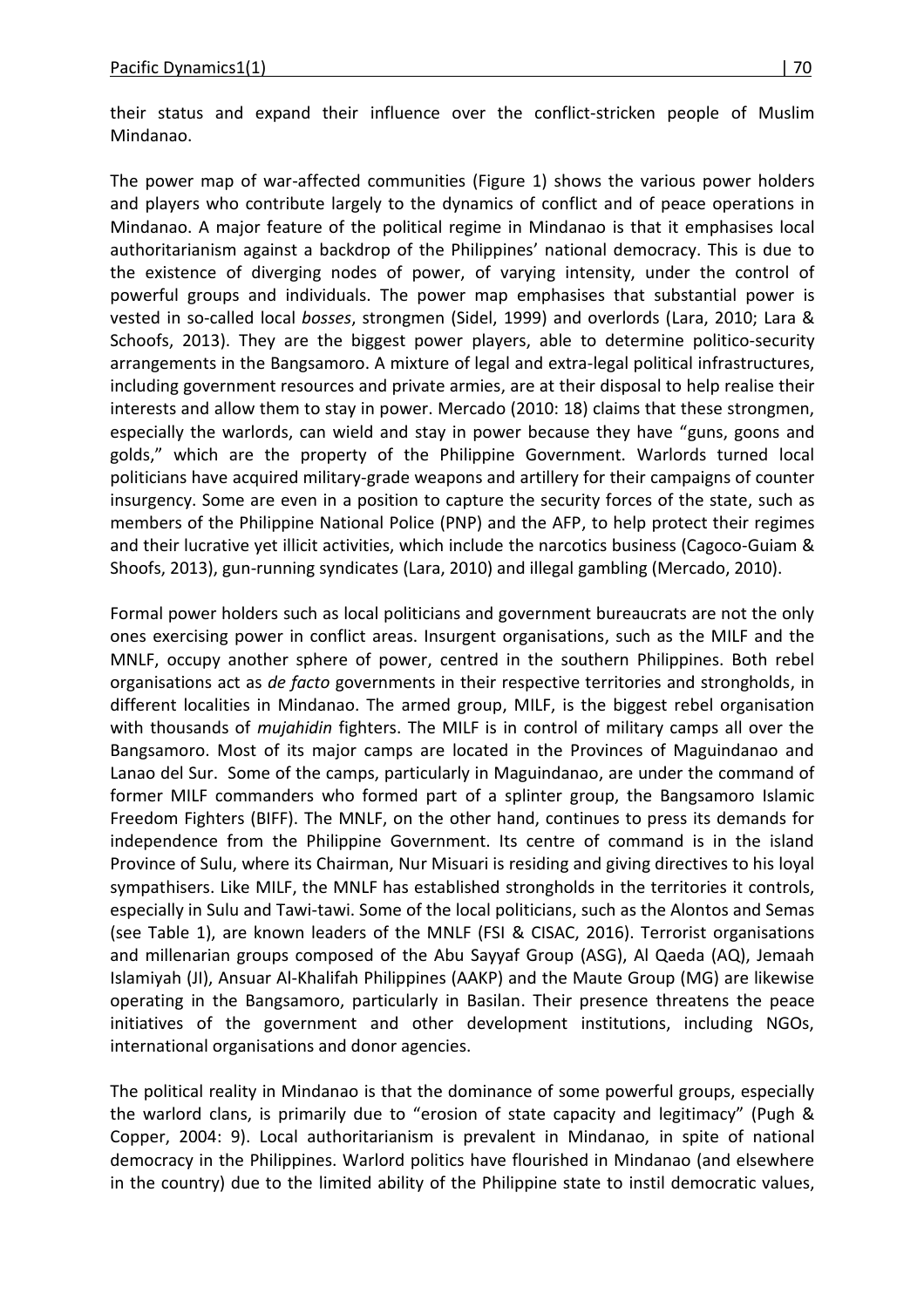particularly around development, governance, human rights and the rule of law. Strongmen can remain in power through the support of national political élites. Some warlords have a *quid pro quo* relationship with the Philippine political élites. Former President Ferdinand E. Marcos is known to have given tremendous favours to the late warlord Mohammad Ali Dimaporo in the 1980s (McCoy, 2009), while former President Gloria Macapagal-Arroyo had a strong alliance with the Ampatuan clan of Maguindanao (Mercado, 2010).

Issues arising from historical injustices and extreme poverty that confront the Moro people serve as social justification for insurgency. The rise of militant rebel organisations with overwhelming numbers of sympathisers is a major indicator of the weak agency and dwindling legitimacy of the Philippine state in some communities in Mindanao. Belligerent groups, especially the MNLF and MILF, have acquired the capacity to challenge the sovereignty of the Philippine state through armed uprising. They have likewise earned the support of the Islamic world, particularly Libya and member states of the Organisation of Islamic Conference (OIC). In fact, some high-ranking rebel leaders were sent to Libya and Egypt to acquire a higher education – and for intensive guerrilla training.

To better understand the complex political infrastructure of Mindanao, I present the following groups and individuals, who are involved in the power relations of that area. I will also discuss the implications of such power dynamics for the promotion of democracy and for the peace operations of NGOs in the Bangsamoro.

### **Lords and their multiple identities**

The greatest amount of formal and informal power belongs to the local political élites in the Bangsamoro. In this research, 'formal power' refers to authority exercised by actors who are constitutionally elected to hold political posts and those duly appointed to manage administrative positions in national and local government bureaucracies in the Philippines. 'Informal power', on the other hand, is understood as the agency of actors to impose authority or exercise control over others by invoking their cultural, religious and traditional claims as customary rulers. Commanders of different armed groups are deemed to hold informal power. The employment of fear and terror by the warlords of Mindanao is another form of informal power. Political power in the region is monopolised by a few privileged Moro families. Each political clan has a bailiwick in its respective province or municipality. It has been a political reality in Muslim Mindanao that all members of a single nuclear family occupy electoral posts and that these family members simply rotate through electoral positions. For example, when the patriarch of the clan is no longer eligible to bid for reelection as provincial governor because he can have only a limited term in office, his wife or any of his children may run to replace him in his post and eventually vie for another electoral position, such as town mayor or member of the House of the Representatives. Polygamy is accepted in Islam and most local Muslim politicians in Mindanao have more than one wife: three wives of the late Basilan Congressman, Wahab Akbar, were elected to public office in the May 2016 National Election. Akbar was killed in an explosion at the *Batasang Pambansa* (Philippine National Assembly) in 2008 (Bartolome, 2016). Moreover, members of these political clans are not only placed in various political posts, they also occupy key positions in the local and national bureaucracies of the Philippine Government. Hence, politics in the Bangsamoro is characterised by the monopoly and hegemony of local political élites, who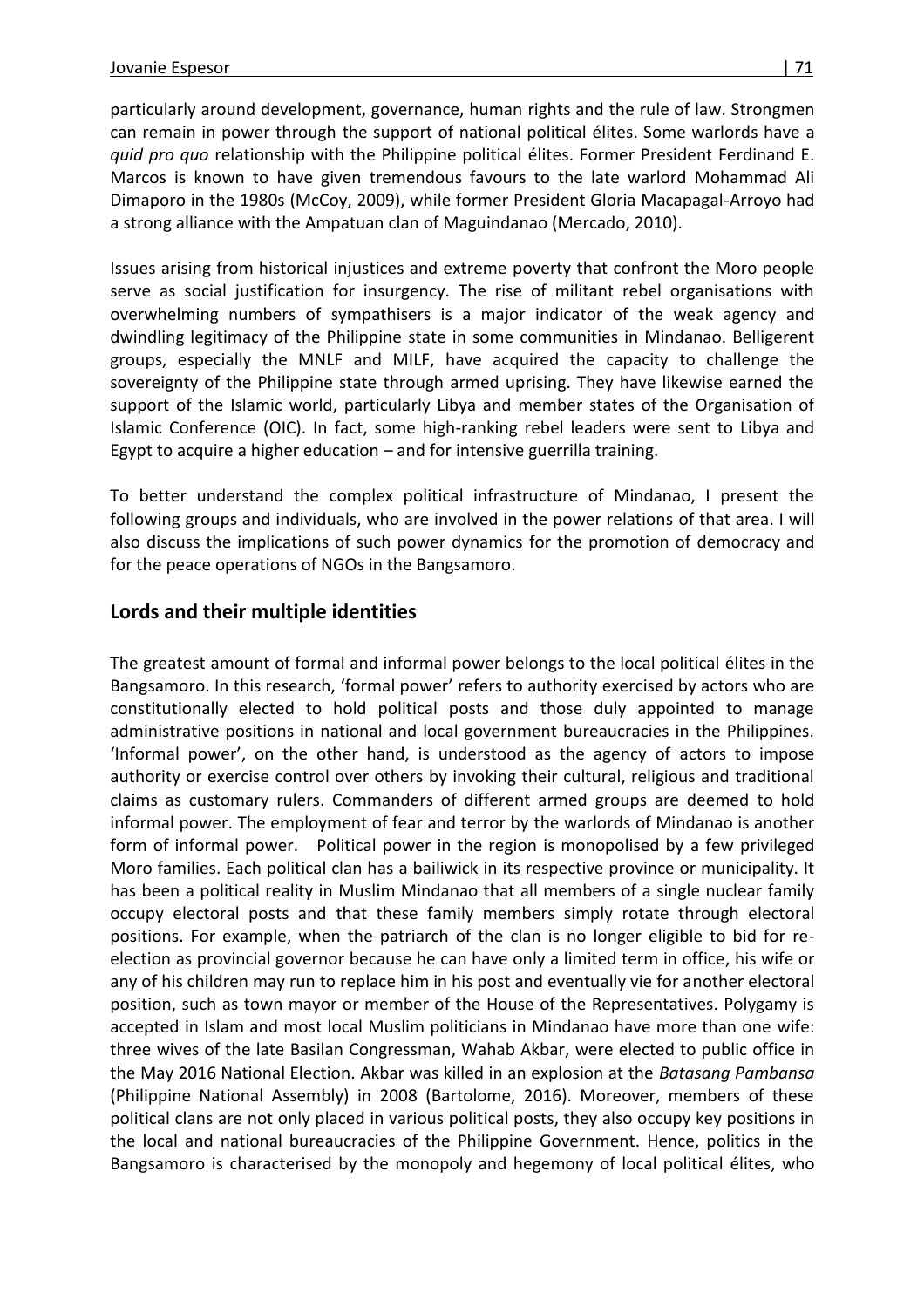are successful in wielding almost absolute power and control in their respective territories. However, it is the contention here that the Philippine National Government remains the most powerful institution. It can employ the power of its military and police to neutralise rebellion and terrorist activities in Mindanao and to incarcerate political warlords who commit offenses against the law. The arrest and detention of some influential members of the Ampatuan clan as alleged perpetrators of the Maguindanao Massacre is an indication that the Philippine state has the power to impose the rule of law in the Bangsamoro when needed. The overwhelming amount of power enjoyed by local political élites is primarily due to weak regulatory oversight from central government, leading to chaos and anarchy in Mindanao.

| Clans          | Landlord                | <b>Business</b><br>elite | Warlord | Currently<br>holding<br>political post | <b>Royal Family</b><br>(Datu or Sultan) | Affiliation<br>with<br><b>MILF/MNLF</b> | <b>With Private</b><br>Armed<br>Groups |
|----------------|-------------------------|--------------------------|---------|----------------------------------------|-----------------------------------------|-----------------------------------------|----------------------------------------|
|                |                         |                          |         |                                        |                                         |                                         |                                        |
| Ampatuan       | X                       | X                        | X       | X                                      | X                                       |                                         | X                                      |
| Sinsuat        | X                       | X                        | X       | X                                      | X                                       |                                         | X                                      |
| Mangudadatu    | $\mathbf x$             | X                        | X       | X                                      | $\mathbf x$                             |                                         | $\mathbf x$                            |
| Sema           | $\overline{\mathbf{X}}$ | X                        | X       | $\mathbf X$                            |                                         | X                                       | $\mathbf X$                            |
| Midtimbang     | $\mathbf x$             | $\mathbf{x}$             |         | X                                      | X                                       |                                         |                                        |
| Sangki         | $\mathbf x$             |                          | X       | X                                      |                                         |                                         | $\mathbf{x}$                           |
| Matalam        | X                       |                          | X       | X                                      | X                                       |                                         | X                                      |
| Pendatun       | $\mathbf x$             | X                        |         | $\mathbf x$                            |                                         |                                         |                                        |
| Mastura        | X                       |                          |         | $\mathbf X$                            | X                                       | X                                       | $\mathbf{x}$                           |
| Datumanong     | $\mathbf x$             |                          | X       |                                        |                                         |                                         | $\mathbf x$                            |
| Paglas         | $\mathbf x$             | $\mathbf{x}$             |         | X                                      |                                         |                                         |                                        |
| Piang          | x                       |                          |         | X                                      |                                         |                                         |                                        |
| Tomawis-Aratuc | X                       |                          |         | X                                      | X                                       |                                         |                                        |
| Dilangalen     | $\bf{x}$                | $\mathbf X$              | X       |                                        |                                         | $\mathbf x$                             | $\bf{x}$                               |
| <b>Biruar</b>  | X                       | x                        | X       | X                                      | X                                       |                                         | X                                      |

**Table 1. List of politically prominent families in Maguindanao Province**

(*Source: This list of political families in Maguindanao is culled from multiple sources, such as data from the Official Gazette of the Philippines and the League of Mayors in the Philippines. Their identity as landlords, warlords, customary leaders, etc. is based on the scholarship of Mercado (2010), and McCoy (2009) and validated by academic and military participants in the study, using the Rapid Rural Appraisal approach.) Note: The larger the size of the 'x', the higher the intensity*

Politics in the Bangsamoro are in the hands of a few prominent and powerful political clans. As shown in Table 1, the power of political lords in the Bangsamoro emanates from economic, political, military and cultural status. Apparently, influential Moro politicians not only hold elected posts in the government; they also belong to affluent families with vast land holdings and are owners of various business establishments. Most of these landed politicians are engaged in lucrative agricultural ventures, such as palm oil and banana production. Some of these wealthy politicians are the exclusive distributors of the commercial products of big private companies, such as Cola-Cola and San Miguel Beer. They also employ thousands of workers in the Bangsamoro, who are expected to deliver votes for their patrons during elections, due to a strong culture of clientelism in the Philippines.<sup>2</sup> Some of these politicians are invoking their customary rights as traditional leaders, which they inherited from their forefathers. As warlords they have military power, manifested through their control of their private armies and their capacity to purchase expensive high-powered firearms and ammunition from abroad. According to a confidential source from the

 $\overline{a}$  $^2$  For a more elaborate discussion about patron-client paradigm in the Philippines, see the scholarship of Carl H. Lande (1966) on Leaders, Factions and Parties: The Structure of Philippine Politics.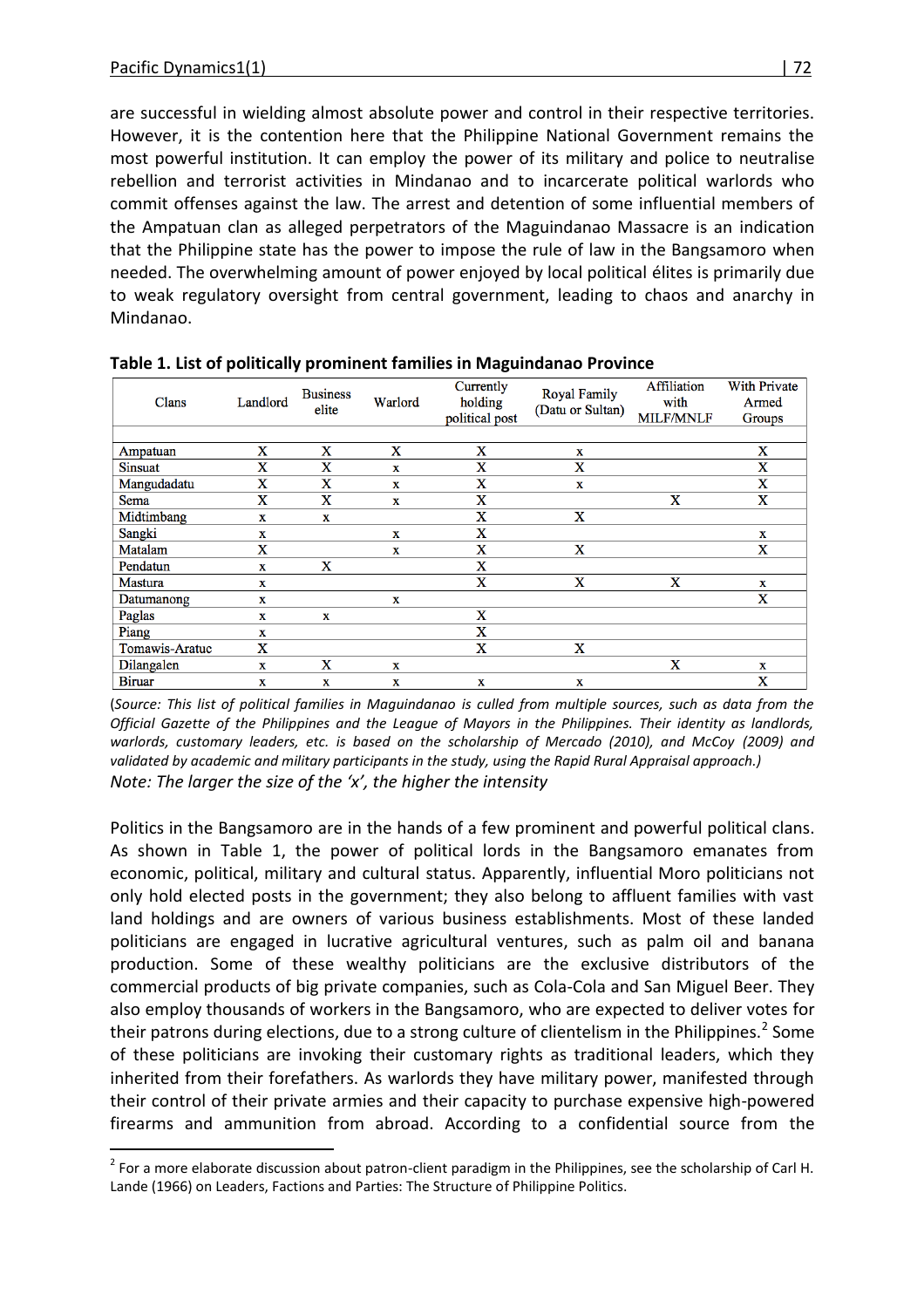Philippine military, a private militia may consist of from 5 to 50 people who receive salaries from warlord politicians. Interestingly, some less powerful politicians at village level are conscripted into the private armies of the warlords. Dizard, Walker and Tucker reported that there are 107 private armies in the entire Philippines. In the ARMM, politicians have used private armies to organise electoral violence (2012: 539). In addition, some politicians have close connections with the MILF and MNLF, which can provide them with military protection.

Among the three biggest political clans the Ampatuans have earned most fame and popularity in the entire Philippines, for two major reasons. First, they were in control of almost every area and aspect of the politics of Maguindanao and the ARMM. They were able to wield a tremendous amount of political power due to their strong connection with former President Arroyo, who benefitted from block votes from Maguindanao in the 2004 Presidential election (see Mercado, 2010). President Arroyo was even perceived as an adopted daughter of the patriarch, Datu Andal Ampatuan Sr. With the staunch support of the Philippine president, Andal Sr. served as undefeated governor of Maguindanao from 1998-2009 (see Gavilan, 2015). His son Zaldy was elected as ARMM governor in 2005 and remained in that position until his arrest and detention in 2009. Other sons of the patriarch were also elected mayors in their respective towns in Maguindanao. Interestingly, some of the towns in the Province, such as the Municipalities of Datu Saudi, Datu Hoffer and Datu Unsay, are named after the sons of Andal Sr. At the height of their power as the "overlords of the ARMM" (Lara, 2010: 81), they were able to sway the ARMM Regional Assembly to pass local laws subdividing the old town of Maganoy into four new municipalities: the towns of Shariff Aguak, Unsay, Mamasapano and Hoffer (Mercado, 2010). Such an initiative of the Ampatuan clan to alter the political subdivision of the ARMM was motivated by their family's interest in creating a bailiwick for each son of Andal Sr. Second, the Ampatuans are accused and implicated as primary perpetrators and instigators of the horrendous Maguindanao Massacre<sup>3</sup>, in which some members of the Mangudadatu family and thirty-two journalists were slaughtered in the town of Kauran, Maguindanao, on 23 November 2009. Key members of the family, in particular former ARMM Governor Zaldy Ampatuan and Datu Unsay Mayor, Andal Ampatuan Jr, are currently incarcerated. Their father Andal Sr. died on 17 July 2015, while the trial for the case was ongoing. $4$  At the time of writing, the Mangudadatu family had gained control of local politics in Maguindanao after the infamous massacre.

The list of prominent political clans in the Bangsamoro provides empirical evidence of warlord politics and local state capture in the southern Philippines. It is obvious that the local politicians are not just in control of government infrastructure, especially the use of the internal revenue allotment (IRA)<sup>5</sup>. Interestingly, strongmen in Mindanao are not only warlord political leaders and landed elites. Some are also recognised as customary rulers such as *datu* or *sultan* by right and by blood in their traditional domain or fiefdom. Royal families, such as the Mastura (McCoy, 2009), Sinsuat, Matalam, Midtimbang, and Tomawis-Aratuc, have customary claims to the Sultanate of Maguindanao as descendants of Sultan

 $3$  For more information about the involvement of the Ampatuan clan in the Maguindanao Massacre, visit http://www.rappler.com/newsbreak/iq/75689-infographic-5-years-after-maguindanao-massacre

<sup>4</sup> For more information about the death of the Andal Ampatuan Sr, visit http://www.rappler.com/nation/99713-maguindanao-massacre-suspect-andal-ampatuan-sr-dead

<sup>&</sup>lt;sup>5</sup> The IRA is the annual budget allocation provided by the Philippine National Government to all subnational government units, including the ARMM.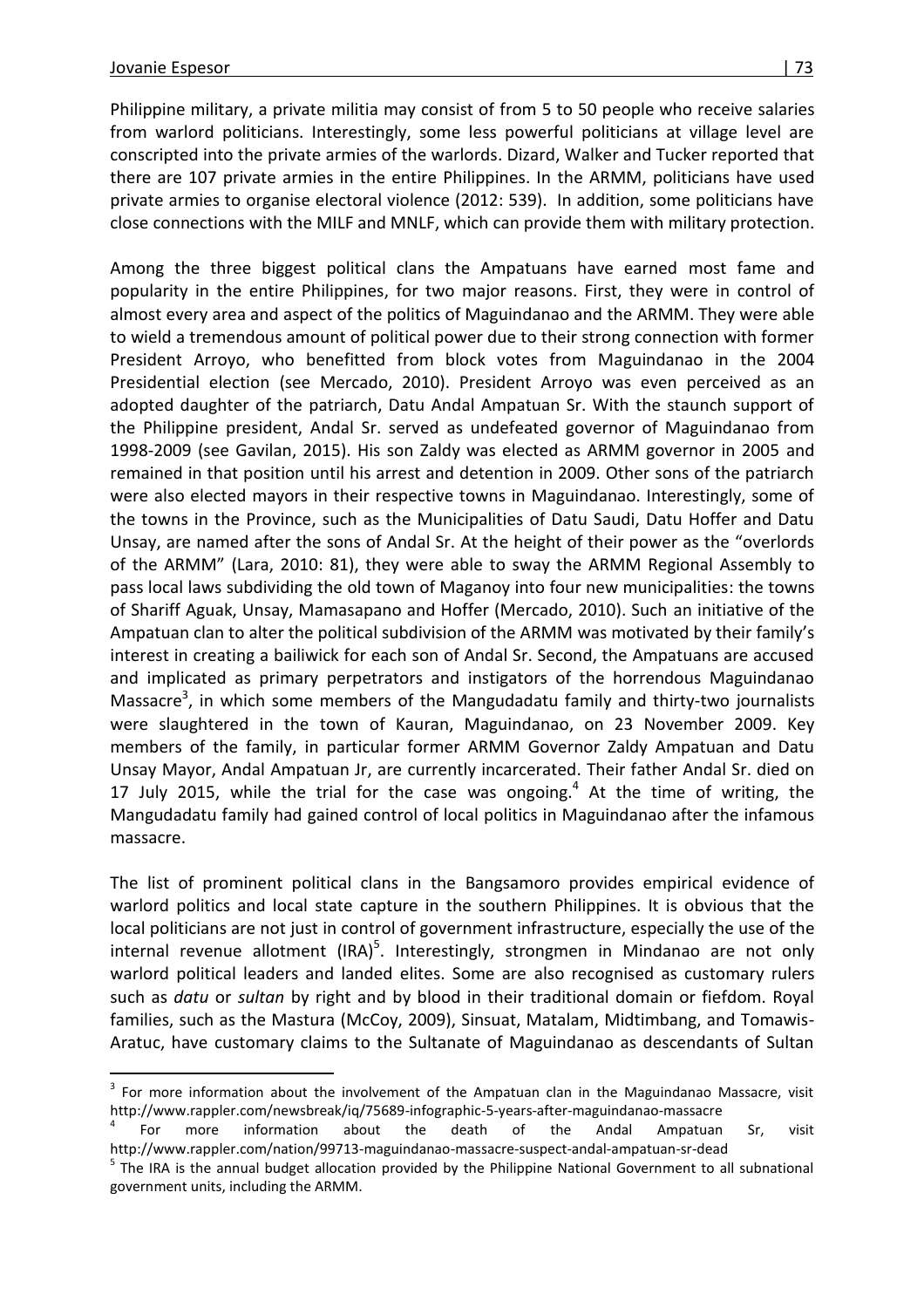Kudarat. *Datuism,* based on *agama* and customary law, is widely practiced in Mindanao even today (see Mercado, 2010).

A distinguishing feature of "warlordism" according to Reno (1999) is the employment of violent force to eliminate or neutralise opponents and to exclusively accumulate wealth by elicit means. Kreuzer (2005) asserts that the local political landscape of Mindanao, even before the advent of Moro insurgency, was characterised by political violence from warring clans. *Rido* or clan war is the usual driver of horizontal conflict in Mindanao (see Torres, 2007). Actors like the warlords of Mindanao may aggravate internal conflicts because of their ability to accumulate weapons and other resources through the use of their transnational trading networks (see Pugh & Cooper, 2004). The situation in Mindanao demonstrates that warlord-politician hybrids own private armed groups (PAGs). These paramilitaries include the Civilian Volunteer Officers (CVO) and Civilian Auxiliary Forces Geographical Units (CAFGU). The members of the paramilitary units can be seen in Mindanao wearing the uniform of the state security forces. The control and possession of private armies by local lords has been permitted by the Philippine state to some degree in order to counter Moro rebels and curtail communist insurgency. However, these private armies are sometimes used to eliminate political enemies (Mercado, 2010). For example, the Maguindanao Massacre was carried out by the PAGs of the Ampatuans against their rival, the Mangudadatus (Santos, 2014). Moreover, the ownership of private armies seems to be a non-negotiable security investment among local politicians to ensure their safety and the survival of their regime.

The warlord families, according to Lara (2010:79), have "corrosive power" that is detrimental to the promotion of democracy and the attainment of peace in Mindanao. Lara claimed that warlords in Mindanao have stockpiles of arms and ammunition and therefore, have undisputed ability to wage violence against rebels or against their political enemies. Lara is likewise bold in exposing the involvement of these violent clans in the lucrative business around illegal weapons and drugs in Southeast Asia, which is according to him, "a new source of politico-economic power that explains the resilience of warlord clans" (2010: 79). He added that these clans have gained access to development aid and assistance for the reconstruction and rehabilitation of war-torn communities in Mindanao. Foreign aid has become a significant element of war economy in Mindanao that is sometimes captured or hijacked by local lords.<sup>6</sup>

Lastly, Table 1 shows that some of the prominent political élites have affiliations with the rebel organisations. When the Philippine Government signed the 1996 Final Peace Agreement (FPA) with the MNLF, some of its leaders vied for and won electoral positions. For example, the MNLF Chairman Nur Misuari became the Regional Governor of the ARMM from 1996 to 2001 (see FSI & CISAC, 2016). At present, the Semas and Alontos, key leaders of the MNLF, are occupying elected posts in Lanao del Sur, Maguindanao and Cotabato City. The affiliation of politicians to rebel organisations is evident in the island provinces of Basilan, Sulu and Tawi-tawi (BASULTA), which are bailiwicks of the MNLF. However, direct affiliation of local political elites with the MILF cannot be established. Some local political lords such as the Ampatuans have a hostile relationship with the MILF. The Vice-chairman of

 $\overline{a}$ <sup>6</sup> Interview with Prof. Rufa Cagoco-Guiam, Director of Institute for Peace and Development, Mindanao State University, General Santos City on 22 August 2016.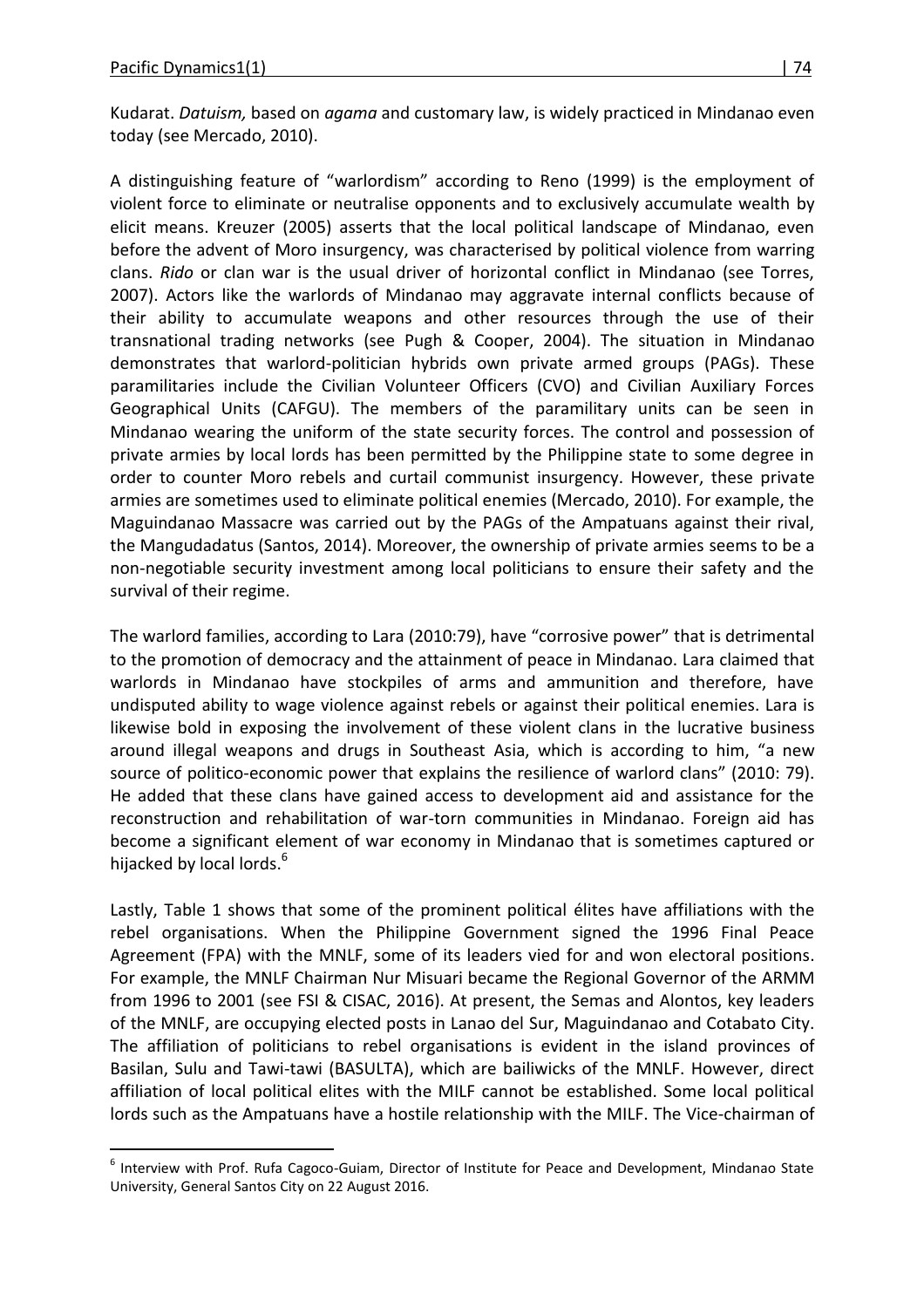the MILF, Ghazali Jaafar, blames local politicians for ineffective and unresponsive government in the region and the extreme impoverishment of the Moro people.<sup>7</sup> As a revolutionary organisation, MILF does not recognise the legitimacy of local politicians and MILF sympathisers do not participate in any democratic exercise, especially elections.

### **Insurgents and millenarian group**

The insurgent groups, MNLF and MILF have established communities in different localities in the southern Philippines. Both rebel organisations have military camps, not only in the mainland provinces of Maguindanao and Lanao del sur, but also in the island provinces of BASULTA. In their stronghold communities, both rebel groups created a parallel system of governance using their civilian government structure. People in these communities are very loyal and obey the *de facto* governments established by these rebel fronts. The loyalty of the people of the Bangsamoro towards the rebel organisations is rooted on their desire for selfdetermination and recognition of the Moro nation within the Philippine state.





*Note: This map, which is original to this study, was generated using Arc GIS software. The list of major MILF*  camps was provided by the BDA, while the information on the locations of these camps is from a confidential *informant inside the AFP.* 

As shown in the map (Figure 2), the MILF has six major camps across the Bangsamoro. They are not mere training camps in which members of the Bangsamoro Islamic Armed Forces (BIAF) are stationed, but communities of loyal supporters and sympathisers of the MILF. Camp Abubakar as-Siddique, located in the Matanog, Maguindanao, used to be the biggest MILF stronghold but it was destroyed during the "all-out war" against the movement declared by former President Joseph Estrada on 21 March 2000 (see Melican, 2015). The largest camp of the MILF in Lanao del Sur is Busrah Somiorang in the Town of Butig. The Municipality of Talayan in Maguindanao hosts two major MILF camps. It is interesting to note that Camp Badre is located inside the perimeter zone of Camp Omar ibn al-Khattab. Some camps are situated on the boundary of two provinces. Camp Bilal in the town of Munai

 $\overline{a}$  $^7$  Interview on 24 July 2016, Pigkalagan, Sultan Kudarat, Maguindanao, Philippines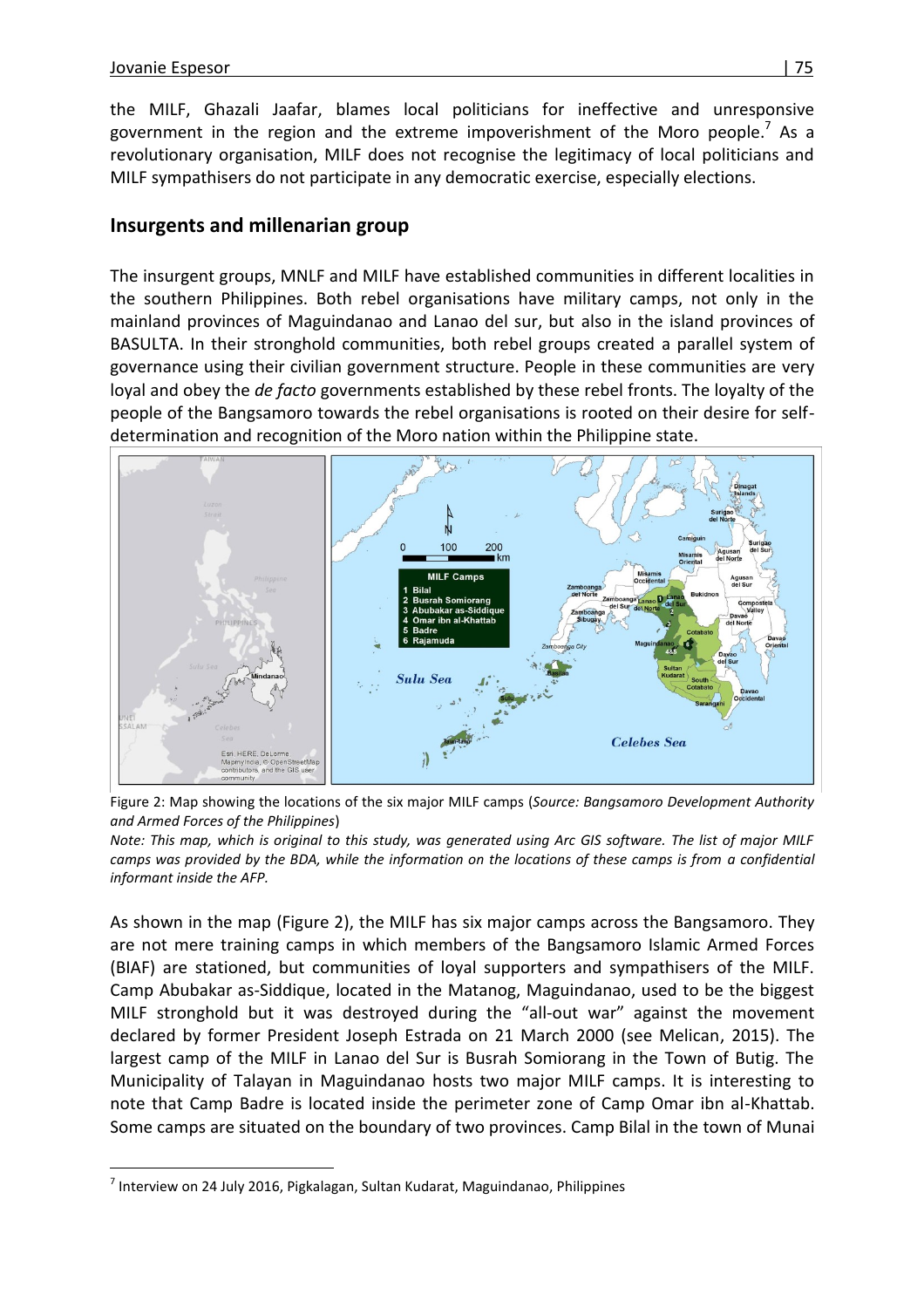has an area that overlaps Lanao del Norte and Lanao del Sur, while Camp Rajamuda in Pikit, North Cotabato, extends in breadth up to Maguindanao.<sup>8</sup> In addition to these six major camps, the MILF has twenty-five satellite camps all over Mindanao, including its headquarters and centre of government, Camp Darapanan in Maguindanao.<sup>9</sup> In these localities the MILF is perceived as the official government, with authority to implement law and order, executed through its ground commanders.

An absentee government and poor delivery of basic social services by mandated agencies of the Philippine state are evident in the Bangsamoro. Most local chief executives, particularly mayors, are not visible in their respective towns. They usually reside in nearby Christian communities in the cities of Koronadal, Tacurong and Davao. These politicians usually live in much safer communities because of permanent danger in their own towns.<sup>10</sup> If they were to live in their own localities, they would be faced with the constant threat of being killed or ambushed by lawless groups or their political opponents.

Government bureaucracies are essentially dysfunctional in most places in the Bangsamoro. For instance, newly constructed municipal halls in the Province of Maguindanao are like white elephants because most employees who work in the local government units (LGU) are nowhere to be found, even during office hours. This depressing reality in most LGUs in the Bangsamoro is detrimental to the welfare of ordinary citizens. Poor people are unable to receive social services that are supposed to be provided by local government. They also encounter difficulties in obtaining public documents, such as birth certificates, because the people in charge are usually absent from the municipal hall. This scenario of dysfunctional governance seems to extend across the Bangsamoro. $^{11}$ 

The absence of effective government and the dysfunctional service-delivery institutions in the Bangsamoro provide favourable conditions for rebel organisations to earn the support and loyalty of ordinary people, especially those from the grassroots. The presence and governance system of the rebel groups makes a greater impression on people than does that of official state institutions. For instance, the Moro people in Maguindanao follow the directives and orders of the Central Committee of the MILF, which are disseminated through local commanders assigned to each community. During this research, I discovered the reason some people in Maguindanao do not use aid, especially medicines provided by the NGOs and donor organisations, is that medicines and palm oil that are given to conflictstricken communities are being thrown away, or converted into cash by being sold in the local market. The recipients of aid goods are suspicious of the content of these medicines and cooking oils. Some believe that they are contaminated with pork and mind-altering substances.

 8 The locations of the six major MILF camps are based on confidential interviews, 2 July 2016, General Santos City, Philippines

 $^9$  Interview with Ms. Marifah Agar, BDA, 19 August 2016, General Santos City, Philippines

<sup>&</sup>lt;sup>10</sup> Interview on 7 August 2016 in General Santos City. Dr. Mario Aguja is a Sociology Professor at the Mindanao State University, General Santos City and a member of the IDB, a structure that is tasked to facilitate the decommissioning of the Bangsamoro Islamic Armed Forces (BIAF), the military component of the MILF.

 $11$  The author personally witnessed absentee government in the Bangsamoro in his capacity as a university lecturer and development worker who conducted research projects in the Bangsamoro.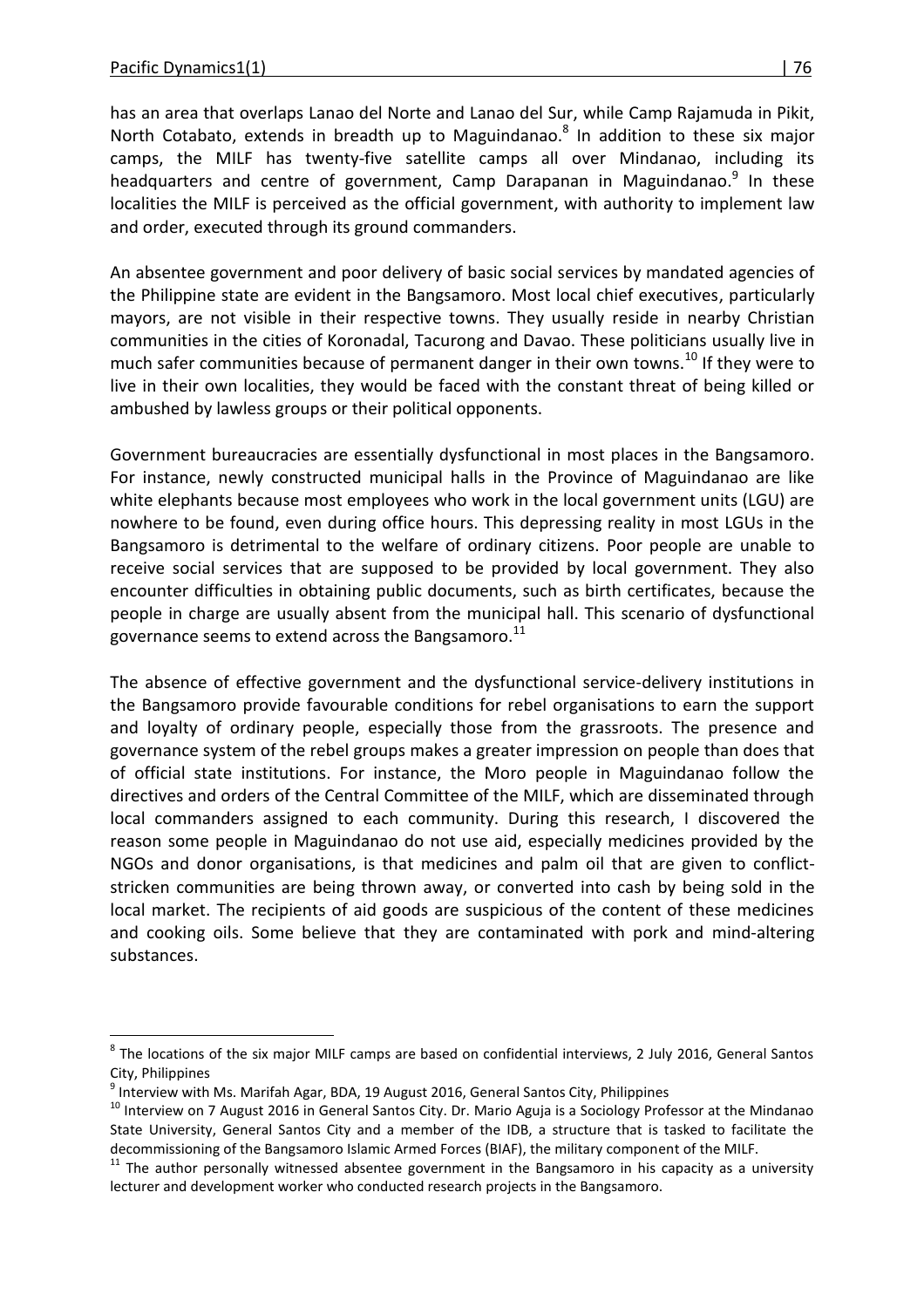The recipients' negative perception of aid commodities is probably due to lack of social preparation and public education from NGOs and aid agencies concerning their intervention in war-ravaged communities. However, according to a Moro leader who is deeply involved in peacebuilding in Mindanao and who has worked closely with the MILF, people are instructed by local commanders not to utilise aid commodities, especially medicines and cooking oils, because these are *haram*, or forbidden, in Islam.<sup>12</sup> This finding was also confirmed by two public school teachers in Maguindanao, who are involved in the distribution of relief goods in their respective municipalities.<sup>13</sup> This scenario serves to show the extent of the MILF's power and influence over communities in which they have established a presence.

### **Marginal communities and poor people**

The power map does not show only powerful groups in the war-ravaged communities of Mindanao. It also includes groups that have been marginalised and made subordinate by protracted armed conflict and dysfunctional governance in the Bangsamoro. The Moro people have not only accepted war as part of their day-to-day reality but they are also suffering from extreme poverty. The average incidence of poverty in the ARMM is 52.54%, which is considerably higher than the national poverty rate of 24.9% (NSCB, 2012). Four ARMM provinces are in the bottom ten among all provinces with lowest Human Development Index (HDI) based on the 2013 UNDP Report. Economic development appears slow in areas marred by violent conflict. Business-men are reluctant to pour investments into these insecure and volatile parts of Mindanao, so the people in the Bangsamoro have limited opportunity to engage in productive employment, because there are very few business establishments. The Moro people rely on subsistence farming and fishing as their primary sources of income. However, they cannot engage in long-term and permanent productive activities due to intermittent outbreaks of war (see Cagoco-Guiam, 2013). For example, the Joint Coordinating Committee on the Cessation of Hostilities (JCCCH) reported a total of 333 armed skirmishes between the security forces of the Philippine Government and the MILF during 2008 and 2009, during the fiasco that was the Memorandum of Agreement on Ancestral Domain (MOA-AD)<sup>14</sup>, which meant that armed encounters in the Bangsamoro were taking place almost once a day. The JCCCH estimated that around 600,000 civilians were displaced due to the series of armed confrontations following the collapse of the peace negotiation between the government and the MILF in 2008.<sup>15</sup> Dizard, Walker and Tucker (2012: 543) reported that skirmishes following the collapse of the MOA-AD resulted in the death of 400 people and the displacement of 700,000 civilians. Around 60,000 of them

l  $12$  Confidential interview with a Moro leader and NGO worker.

 $13$  Confidential interviews with two public school teachers in the Province of Maguindanao.

<sup>&</sup>lt;sup>14</sup> Eight among fifteen justices of the Supreme Court of the Philippines voted against the constitutionality of the MOA-AD on 14 October 2008. Such a ruling of the Supreme Court signalled the collapse of the peace negotiations between the Government of the Philippines and the MILF. For more information on the MOA visit the website of Konrad Adenauer Stiftung, a German NGO that is actively involved in the Mindanao peace process, at http://www.kas.de/wf/doc/kas\_15591-1522-2-30.pdf?090130094159.

<sup>15</sup> This report was presented at the Titayan: Bridging for Peace Workshop of the Al-Qalam Institute of Ateneo de Davao University, Davao City on 21 April 2016. For more information about the report of the JCCCH visit the official website of Ateneo de Davao University at http://www.addu.edu.ph/wpcontent/uploads/2016/04/CCCH.presentation.pdf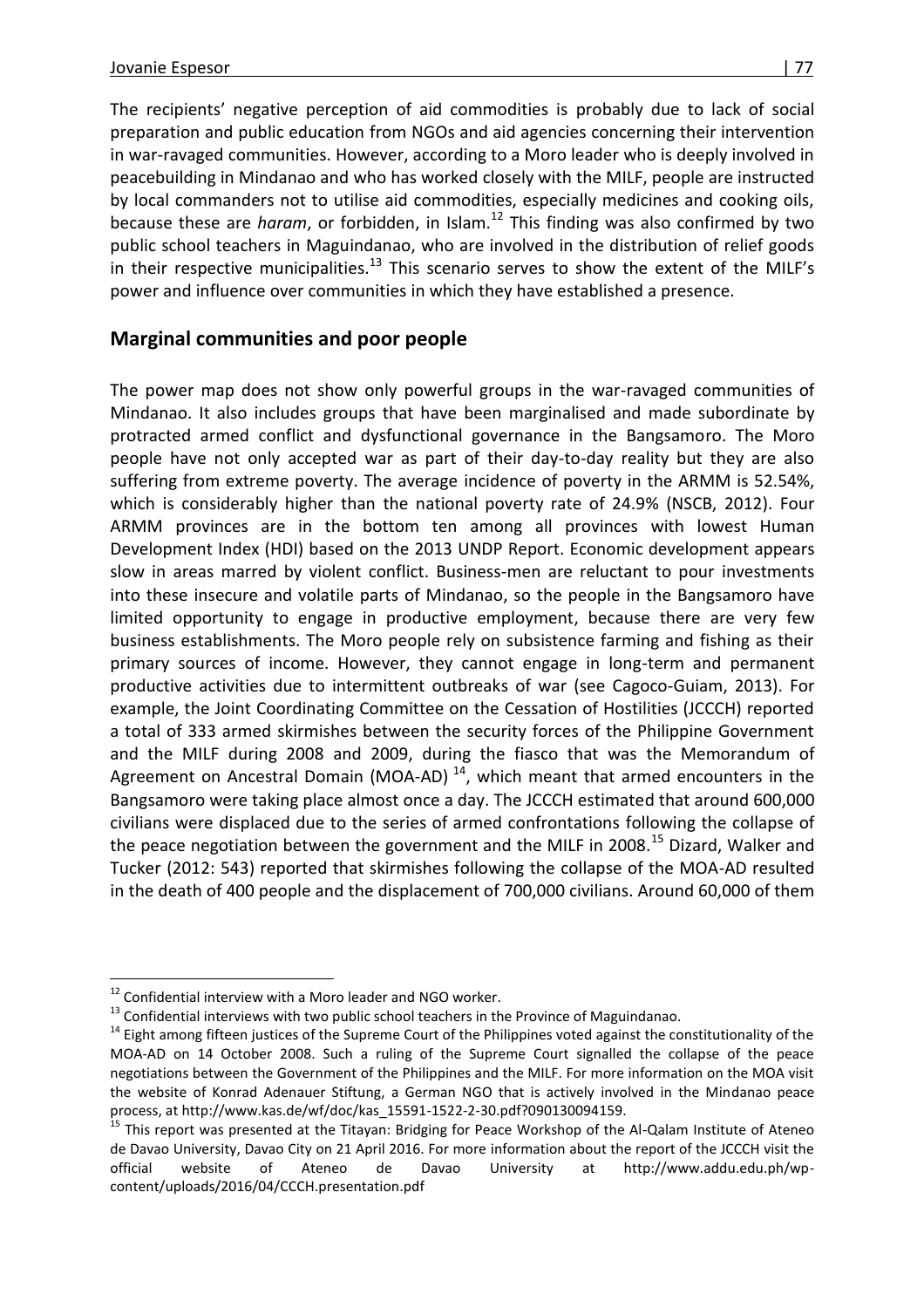remain displaced. The most vulnerable to displacement and violence are poor and marginal groups, especially women and children, and indigenous people. $^{16}$ 

## **NGOs' engagement with the "powerful"**

NGOs in Mindanao have learned skills that allow them to manoeuvre within the intricate power relations that are part of conflict-affected communities in Mindanao. These skills are products of long years of experience of working for peace in the war zone. Most financially stable NGOs hire local consultants, who have networks with *bosses* and rebel commanders. It is imperative that NGOs map the nodes and intensities of powers controlled by different players and brokers in the conflict zones. By understanding power, NGOs may devise mechanisms to engage these actors and solicit their involvement in the implementation of development projects. The following are approaches employed by NGOs in dealing with the complexities of power in Mindanao.

First, NGOs are taking advantage of invited spaces in local governance by participating in different special bodies and development councils of LGUs. The law, particularly the 1991 Local Government Code of the Philippines, provides these spaces for NGOs' participation. Second, they are investing in building relationships with local lords instead of challenging their rule. Having a friendly regime in conflict-affected communities is very important for NGOs to be able to safely enter and implement projects in the territories of local lords. NGOs even tolerate the hijacking of their projects as long as they are allowed to continue with their peace operations in the territories of the local lords. Third, some NGOs are able to find political champions to help penetrate the rigid political structure that is dominated by the local lords. These champions are local leaders and members of influential clans, who are open-minded and appreciative of collaborative engagements between the LGU and NGOs. Religious leaders and customary chiefs are potential champions, especially at the grassroots, who can be selected by NGOs in their peace operations. Traditional rulers are perceived to be more effective in facilitating dialogue when resolving family disputes.<sup>17</sup> Fourth, NGOs are focusing on humanitarian assistance rather than on promoting good governance, in order not to antagonise and threaten the reign of local lords. A lack of capacity on the part of NGOs to perform their watchdog function is another reason for their weakness in promoting good governance. Lastly, in MILF-controlled communities, NGOs collaborate with the development arm of the rebel organisations, the Bangsamoro Development Authority (BDA). They work with ground commanders of the rebel front and have security clearance from the Central Committee of the MILF in Camp Darapanan.

### **Dilemmas in the conflict zones**

 $\overline{a}$ 

Mindanao's volatile situation regarding peace and stability poses major challenges in the peacebuilding operations of development NGOs. It is imperative for them to take into consideration the many factors and circumstances that may affect their operations and presence in conflict zones. Being caught in the crossfire between the AFP and various

<sup>&</sup>lt;sup>16</sup> Interview with Datu Roldan Babelon, Tribal Chieftain of Arumanen-Manobo on 24 April 2016 in Davao City, **Philippines** 

<sup>&</sup>lt;sup>17</sup> Interview with Mr. Wifredo Magno Torres, The Asia Foundation, on 9 August 2016 in Taguig City, Philippines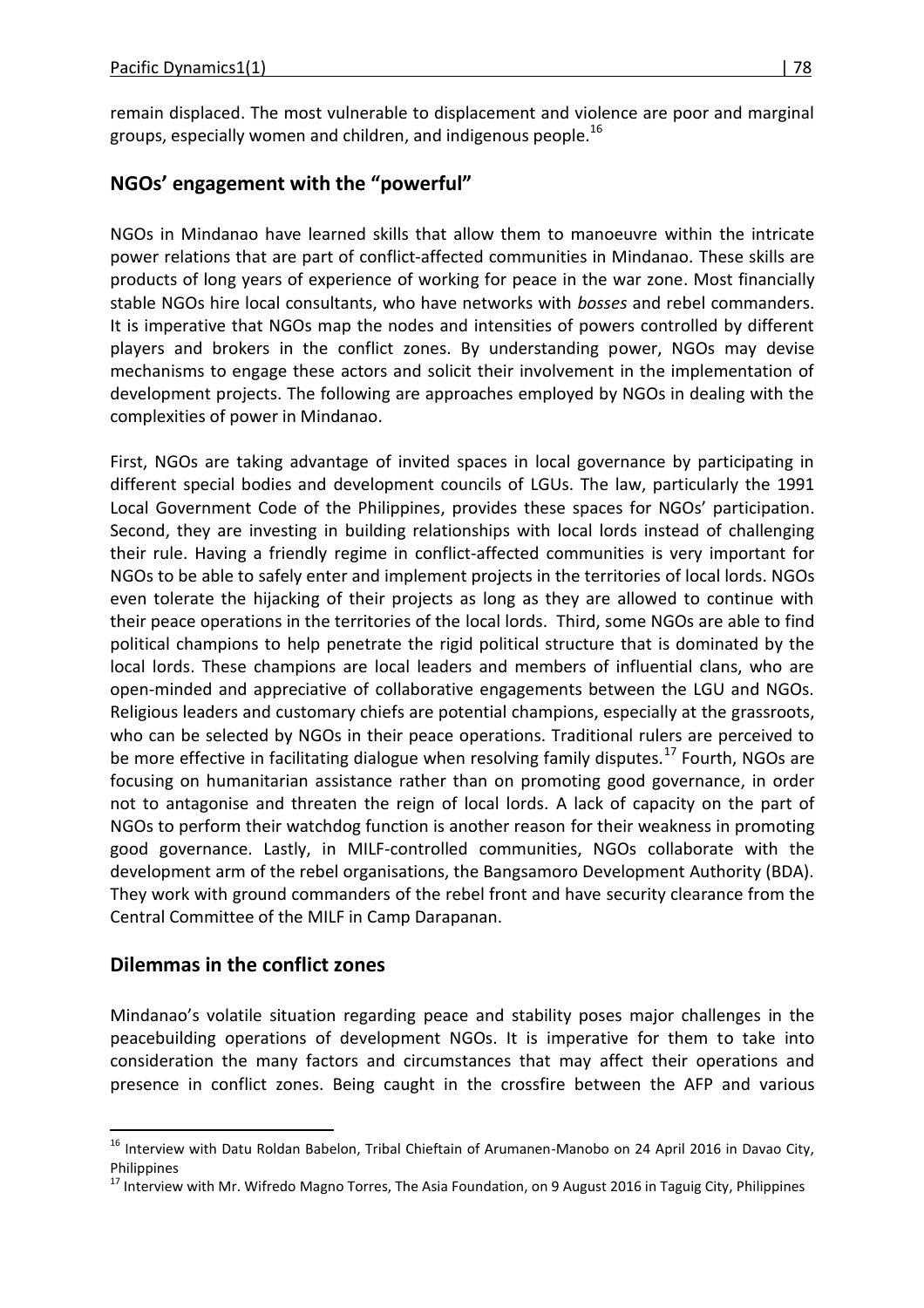guerrilla groups, which would certainly compromise the safety of their personnel, is not the only possibility that development NGOs have to take into account. Some NGOs, especially those with many years' experience of dealing with conflict and emergency situations in Mindanao, have learned how to avoid actual combats among warring groups. They have an idea as to where and when a skirmish might be going to take place.

Aside from information coming from the military, some NGOs have direct and indirect access to rebel commanders on the ground and to community leaders, who feed them information about potential outbreaks of atrocities. In some instances, connections with rebel commanders are established through people working in the government, especially teachers and health workers, who are often relatives of the commanders. For example, a midwife in one town, whose husband is a commander in the MILF, usually gives information about the security situation in her locality to the Municipal Health Office as well as to its partner NGOs.<sup>18</sup> In addition, particularly in the province of Maguindanao, public school teachers are reliable sources of information about the security status of the community. They are usually informed by their students about any possible outbreak of hostilities in their community. Apparently, students are aware whenever there is mobilisation on the part of the guerrilla forces.<sup>19</sup> With this information, NGOs can determine the most appropriate time to enter communities that are likely to experience armed encounters.

The constant security threat faced by NGO development workers is detrimental to communities that rely on their services. This is particularly true in the Geographically Isolated and Disadvantaged Areas (GIDA) in the Bangsamoro, which are hubs of poverty and have minimal access to government services. Development organisations, especially IOs and NGOs, would certainly suspend their operations in the GIDA when the safety of their personnel is not guaranteed.<sup>20</sup> Such a security protocol is vital for the protection of NGO staff. Nevertheless, the suspension of NGO projects and relief initiatives harms people in the GIDA. Any delay in the delivery of alternative services to isolated and impoverished communities aggravates their existing state of marginalisation and exclusion. Hence, security is a crucial pre-condition for peace workers, including NGOs, to be able to operate and execute their peace and development functions completely, particularly in the GIDA. Being unable to ensure continuous operation also affects the nature of the programmes that can be implemented by NGOs. In fact, there have been instances when NGOs were forced to abandon their operations or the implementation of projects due to the sudden outbreak of war in the Bangsamoro.

### **Conclusion**

 $\overline{a}$ 

In peacebuilding operations, NGOs have taken into account the existence of complex power dynamics in conflict-affected communities in Mindanao. The coalescing nature of formal and informal powers, and the presence of multiple power nodes and centres in the Bangsamoro have contributed hugely to the complexity of the peace operations of various development workers. The power structure in Mindanao's war-riddled communities shows a

<sup>&</sup>lt;sup>18</sup> Confidential interview with two Municipal Health Officers of Maguindanao Province

<sup>&</sup>lt;sup>19</sup> Confidential interview with two anonymous public school teachers in the Province of Maguindanao

<sup>&</sup>lt;sup>20</sup> Interview with Dr. Ronald Galaez, Municipal Health Officer of Mother Kabuntalan, Maguindanao, 24 July 2016, General Santos City, Philippines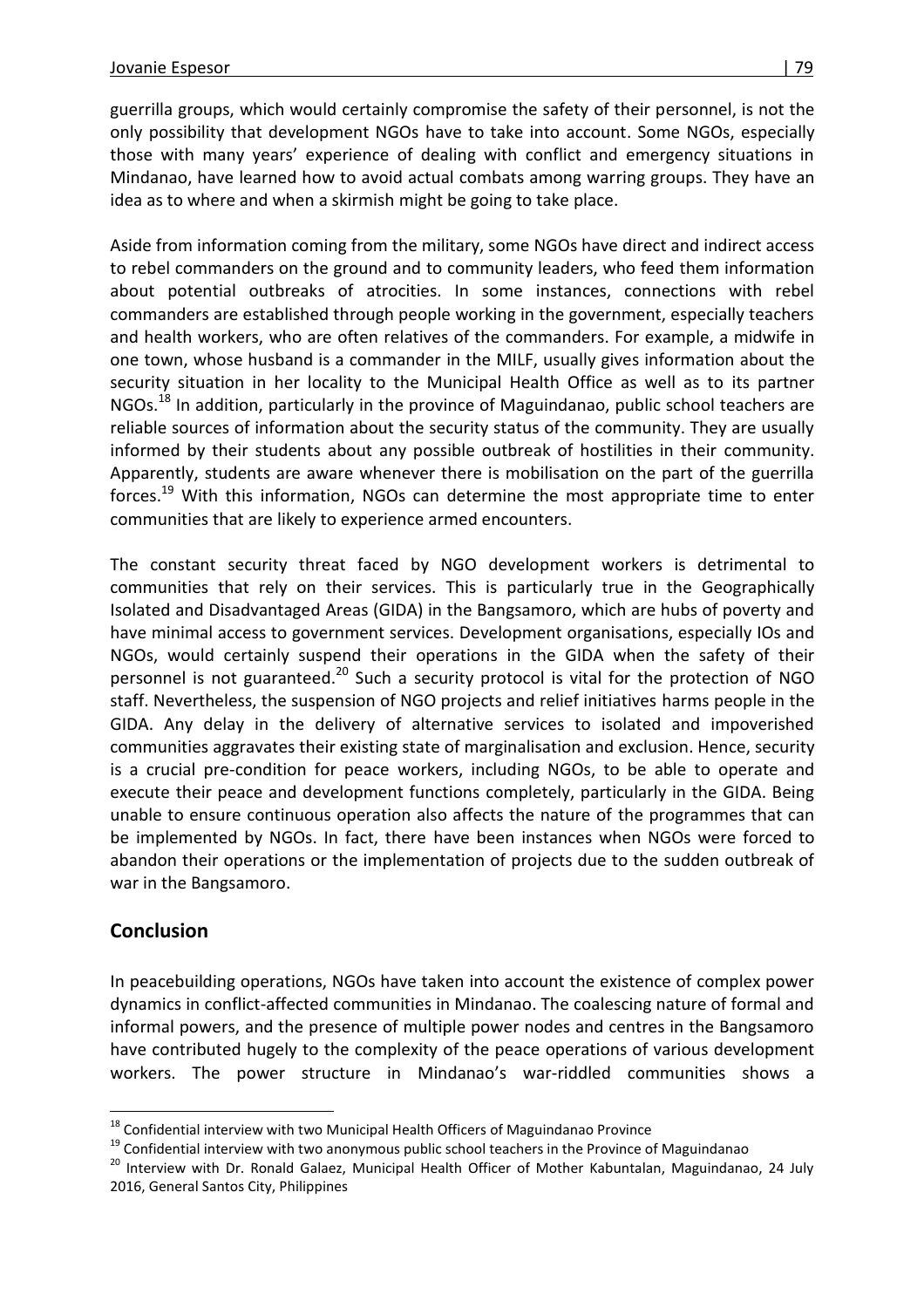preponderance of authoritarian power in warlord clans, whose power and influence emanate from political, military, traditional, and even illegal sources. Although there is an obvious concentration of power in the hands of warlord politicians, it is worth noting that the Philippine Government remains the most powerful institution in Mindanao. It can use the might of its military and police forces to counteract and incarcerate erring warlords such as the Ampatuans, who brought about the Maguindanao massacre. In some localities, leaders of war-like organisations are acting as *de facto* rulers of their loyal sympathisers and supporters. In addition, the asymmetries of power in the Bangsamoro highlight the existence of zones of marginalisation and exclusion of powerless groups comprising IDPs and indigenous people, as well as women and children.

Dealing with warlord politicians and rebel commanders on the ground has become a nonnegotiable requirement if NGOs are to safely operate in conflict zones. This type of relationship with strongmen or bosses in conflict communities entails a number of detrimental consequences and risks. There are reports that NGO projects, funded by foreign aid, have been hijacked and captured by powerful individuals in conflict-ridden communities. Some NGOs have been co-opted by local politicians to serve the politicians' interests at the expense of conflict-stricken and powerless groups that are grappling with extreme poverty and marginalisation. Nonetheless, through a good understanding of the terrains of power in the Bangsamoro, NGOs have learned various mechanisms by which they can engage and deal with the local lords, without compromising their safety. The participation of NGOs in special local bodies and development councils, and their ability to find political champions among local *bosses* willing to support their peace agenda and development interventions, are some notable examples of these mechanisms.

A major controversial claim arising from this study is that NGOs, although agents of liberalism, are reinforcing illiberal norms and values, particularly those of patronage and clientelism. As traditional rulers, local *bosses* tend to maintain support in their patron-client relations by distributing largesse to their clients, especially the poor and war-stricken people of the Bangsamoro. This study reveals that some NGOs in Mindanao deliberately undermine the existence of patron-client ties in distributing their resources. This means that they allow the local *bosses* to influence their operations concerning how, where and to who projects should be directed. In most instances the local *bosses* or strongmen manage to take the credit for the NGO's initiatives and efforts in the conflict zones. These local power players tend to claim ownership over NGOs and other aid-funded projects. It is relatively easy for the strongmen to capture NGO projects, because ordinary people at the grassroots are not really aware of the identities of the NGOs and their donors. In most cases, local politicians embrace NGO projects as their own accomplishment with the justification that the NGOs can only deliver services in their localities because they let them, or that it was their initiative to bring the NGOs to their towns. This finding was documented when the World Bank conducted a spot check of ARMM Social Fund (ASF) Projects in 2013.<sup>21</sup> A good number of respondents said that the various projects under the ASF were from their local politicians. This paper claims that NGOs have good intentions about helping impoverished people in conflict-ridden communities, but that they are unable to alter the rigid political and social arrangements of the Bangsamoro. Consequently, they tactically reinforce the patron-client boss-led social structures in the conflict zones.

 $\overline{a}$  $21$  The author was involved in this study as a data analyst.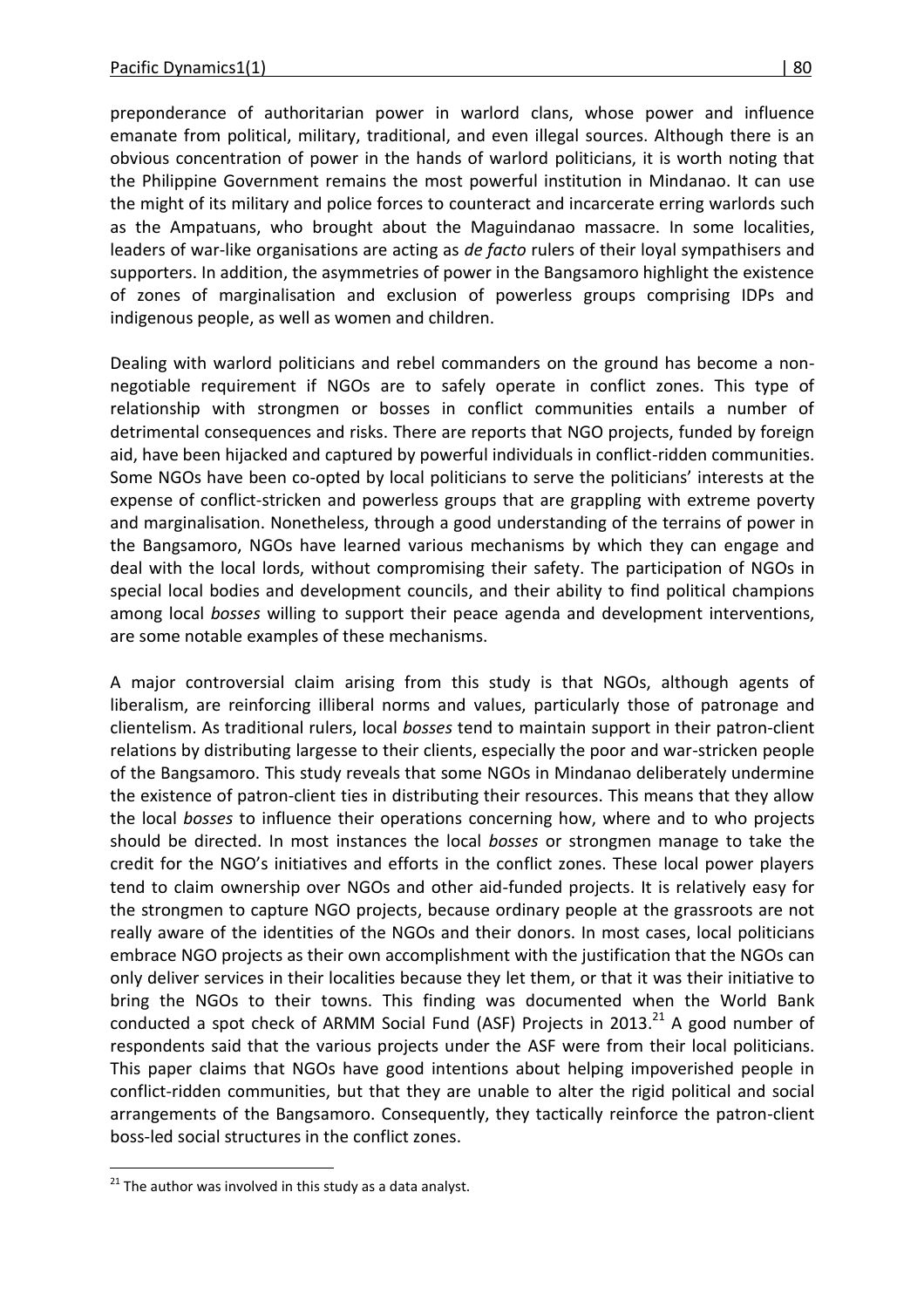A glaring weakness of NGOs in Mindanao is their inability to execute a function that is important in civil society; that is, to challenge the rule of local political leaders and demand responsive, transparent, accountable governance. To compensate for this weakness, NGOs focus rather on their role as alternative channels for social services that can help the reconstruction and rehabilitation of communities devastated by decades of armed conflict. They are agents of socio-economic development, commissioned by donor agencies to implement aid-funded projects in Mindanao. It appears that NGOs in Mindanao tend to concentrate their energies and resources on relief operations that are immensely important in affording basic protection to communities in complex emergency situations, especially war. NGOs in Mindanao are not exempt from flaws and imperfections. Some are criticised for their dubious intentions and corrupt practices. Because of the corrupt practices of some NGOs, NGOs working for peace are unable to address Mindanao's lack of a democratic system. Nevertheless, NGOs are seen as being very valuable socially as alternative service providers required because of dysfunctional governance and the abject poverty found in Mindanao's conflict zones.

Finally, lack of security and instability make peace operations difficult in Mindanao. NGOs and other development organisations cannot engage in peace operations, particularly in remote and isolated areas, when there is an outbreak of atrocities. The continuation of violent armed confrontations between the state's security forces and various NSAGs aggravates the marginalisation and exclusion of already disenfranchised groups. NGOs tend to suspend the delivery of social services to marginalised communities when there is armed tension among warring parties. Hence, there is an urgent need for the cessation of hostilities in the Bangsamoro. Combined efforts towards social development through the intervention of NGOs, donor agencies, international humanitarian organisations and the government can only be optimised to generate sustainable outcomes for peace when there is stability and security in the southern Philippines.

### **References**

- Atack, Ian. 1999. "Four criteria of development NGO legitimacy." *World Development*, 27 (5): 855-864.
- Banks, Nicola and David Hulme. 2012. *The Role of NGOs and civil society in development and poverty reduction*. Manchester: Brooks World Poverty Institute.
- Bartolome, Jessica. 2016. "Late congressman's wives, daughter proclaimed winners in Basilan polls." *GMA News Online.* Accessed 6 October 2016, [http://www.gmanetwork.com/news/story/566294/news/regions/late-congressman-s](http://www.gmanetwork.com/news/story/566294/news/regions/late-congressman-s-wives-daughter-proclaimed-winners-in-basilan-polls)[wives-daughter-proclaimed-winners-in-basilan-polls](http://www.gmanetwork.com/news/story/566294/news/regions/late-congressman-s-wives-daughter-proclaimed-winners-in-basilan-polls)
- Boege, Volker, Anne Brown, Kevin Clements and Anna Nolan. 2009. "Building peace and political community in hybrid political orders." *International Peacekeeping*, 16 (5): 599- 615.
- Cagoco-Guiam, Rufa. 2004. "Conflicting agendas, stumbling blocks, and prospects towards sustainable peace." In *Searching for peace in Asia Pacific, An overview of conflict prevention and peacebuilding activities,* edited by Heijman, A, Simmonds, N and van de Veen, H, pp. 483-494. Boulder: Lynne Rienner Publishers.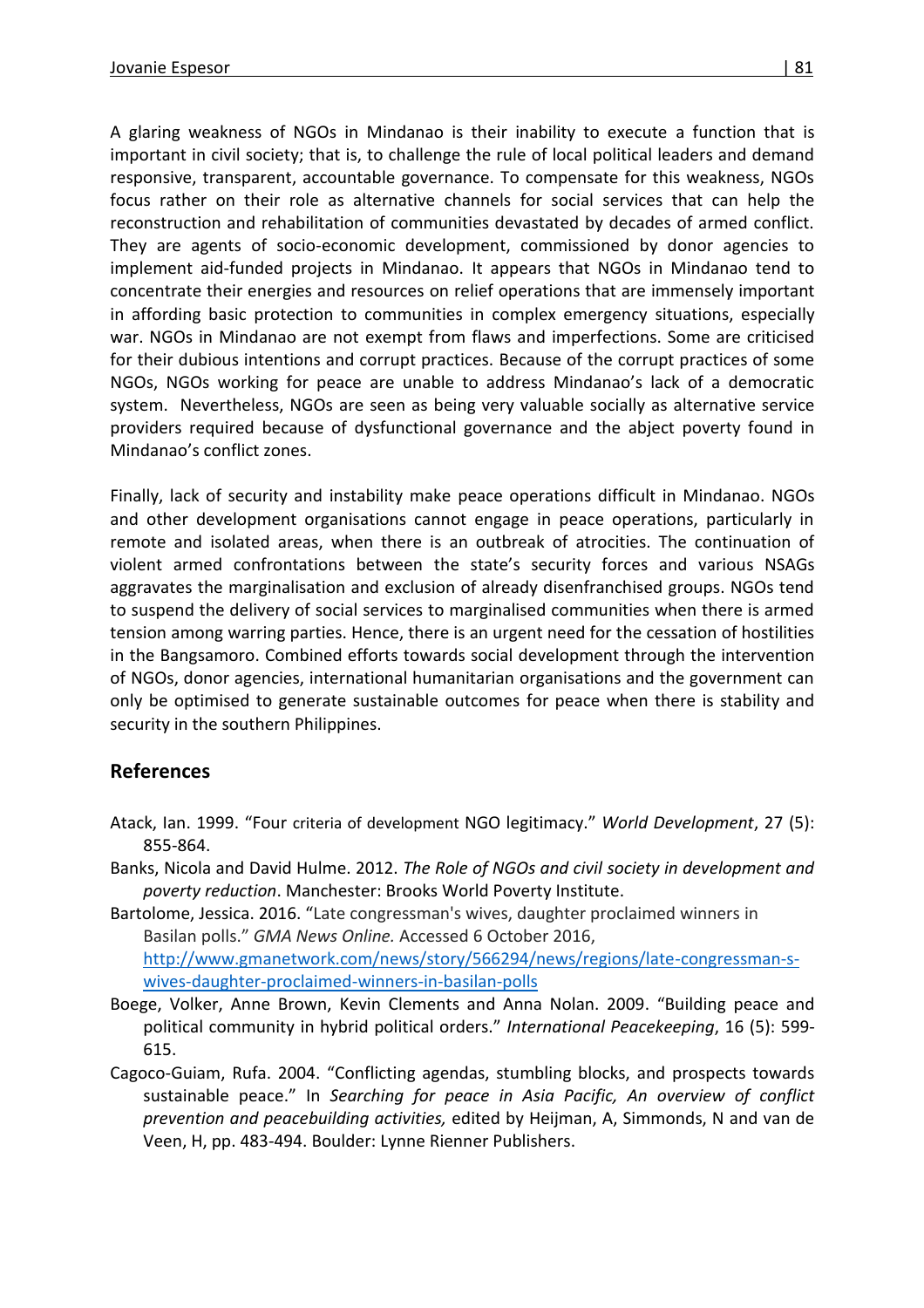- Cagoco-Guiam, Rufa. 2013. "Gender and livelihoods among internally displaced persons in Mindanao, Philippines." The Brookings-London School of Economics. Accessed 5 October 2016, [https://www.brookings.edu/wp-content/uploads/2016/06/Gender-and-](https://www.brookings.edu/wp-content/uploads/2016/06/Gender-and-Livelihoods-Among-IDPs-in-Mindanao-Philippines-July-2013.pdf)[Livelihoods-Among-IDPs-in-Mindanao-Philippines-July-2013.pdf](https://www.brookings.edu/wp-content/uploads/2016/06/Gender-and-Livelihoods-Among-IDPs-in-Mindanao-Philippines-July-2013.pdf)
- Cagoco-Guiam, Rufa and Steven Schoofs. 2013. "A deadly cocktail? Illicit drugs, politics, and violent conflict in Lanao del Sur and Maguindanao." In *Out of the shadows: Violent conflict and the real economy of Mindanao*, edited by Lara, F and Schoofs, S, pp. 85-117. Manila: International Alert.
- Clark, John. 1995. "The state, popular participation, and the voluntary sector." *World Development*, 23 (4): 593-601.
- Clark, John. 1998. "Non-government organizations (NGOs) and politics in the developing world*." Political Studies*, 46 (1): 36-52.
- Clements, Kevin. 2014. "What is legitimacy and why does it matter for peace?" In *Legitimacy and peace process: From coercion to consent*. Accord Issue No. 25, Conciliation Resources, edited by Ramsbotham, A and Wennmann, A. Accessed 28 February 2017, <http://www.c-r.org/downloads/Accord25WEB.pdf>
- Dizard, Jake, Christopher Walker and Vanessa Tucker. 2012. *Countries at the crossroads: An analyis of democratic governance*. New York: Freedom House.
- Fowler, Alan. 2011. "Development NGOs." In *The Oxford handbook of civil society,* edited by Edwards, M, pp.42-54. New York: Oxford University Press.
- FSI and CISAC. 2016. "Mapping militant organisations: Moro Islamic Liberation Front." Stanford University. Accessed 6 October 2016,

<http://web.stanford.edu/group/mappingmilitants/cgi-bin/groups/view/379>

Gavilan, Jodesz. 2015. "All in the family: ARMM political clans seek posts in 2016." Rappler. Accessed 6 October 2016,

[http://www.rappler.com/nation/politics/elections/2016/113972-political-clans-armm](http://www.rappler.com/nation/politics/elections/2016/113972-political-clans-armm-elections-2016)[elections-2016](http://www.rappler.com/nation/politics/elections/2016/113972-political-clans-armm-elections-2016)

- Goodhand, Jonathan. 2006. *Aiding peace? The role of NGOs in armed conflict*. International Peace Academy Project of the International Peace Academy. Boulder: Lynne Rienner Publishers.
- Hay, Colin. 2002. *Political Analysis: A Critical Introduction.* New York: Palgrave Macmillan.
- Hilhorst, Dorothea. 2003. *The real world of NGOs: Discourses, diversity and development*. London: Zed Books Ltd.
- Kreuzer, Peter. 2005. *Political clans and violence in the Southern Philippines*. Frankfurt: Peace Research Institute.
- Lara, Francisco Jr. 2010. "Rust never sleeps: the corrosive power of Mindanao warlord clans." *Autonomy and Peace Review,* 6 (1): 79-82.
- Lara, Francisco Jr., and Steven Schoofs (eds.) 2013. *Out of the shadows: Violent conflict and the real economy of Mindanao*. Manila: International Alert.
- Lehr-Lehnardt, Rana. 2005. "NGO legitimacy: Reassessing democracy, accountability and transparency." Cornell Law School Inter-University Graduate Student Conference Papers. Paper 6. Accessed 6 October 2016,

[http://scholarship.law.cornell.edu/lps\\_clacp/6.](http://scholarship.law.cornell.edu/lps_clacp/6)

- McCoy, Alfred W. 2009. *An anarchy of families: State and family in the Philippines*. Madison: University of Wisconsin Press.
- Melican, Nathaniel. 2015. "Estrada stands by all-out war strategy vs MILF." Philippine Daily Inquirer Online. Accessed 4 October 2016,

<http://newsinfo.inquirer.net/668386/estrada-stands-by-all-out-war-strategy-vs-milf>